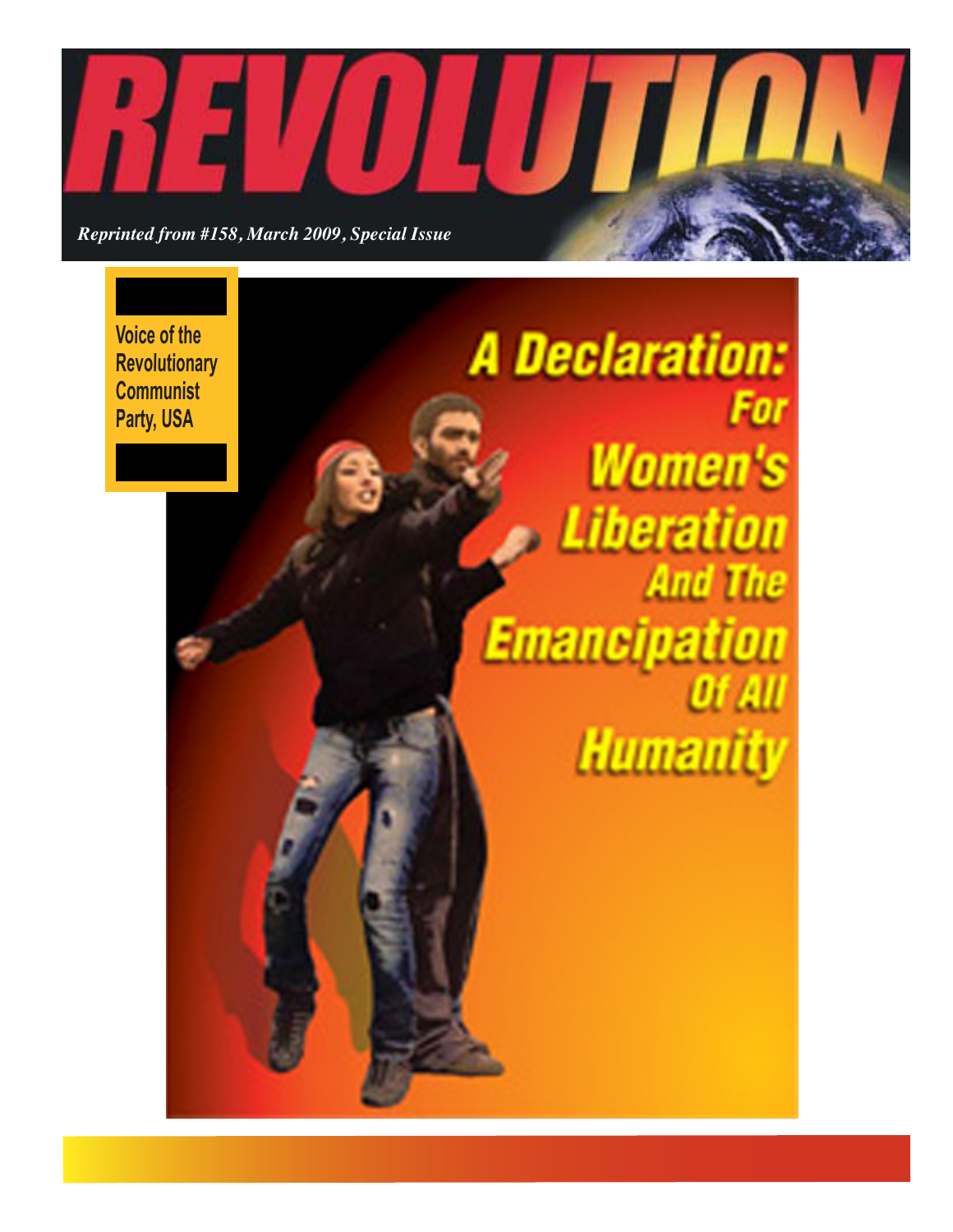**You cannot break all the chains, except one. You cannot say you want to be free of exploitation and oppression, except you want to keep the oppression of women by men. You can't say you want to liberate humanity yet keep one half of the people enslaved to the other half. The oppression of women is completely bound up with the division of society into masters and slaves, exploiters and exploited, and the ending of all such conditions is impossible without the complete liberation of women. All this is why women have a tremendous role to play not only in making revolution but in making sure there is all-theway revolution. The fury of women can and must be fully unleashed as a mighty force for proletarian revolution.**

# **Bob Avakian, Chairman of the Revolutionary Communist Party, USA**

# Table of Contents:

| <b>Equality and Emancipation For Women Has Not Been,</b>             |  |
|----------------------------------------------------------------------|--|
|                                                                      |  |
|                                                                      |  |
| 1. U.S. Imperialism and Islamic Fundamentalism:                      |  |
|                                                                      |  |
| 2. Enough, Already With the Motherhood Cult!                         |  |
| 3. "Strong Families" Are Not The Key For Oppressed People12          |  |
| 4. There is Nothing Liberating About "Choosing" To Be a Sex Object13 |  |
| Revolutionary State Power-A Most Liberating Thing15                  |  |
|                                                                      |  |
|                                                                      |  |
|                                                                      |  |

**RCP Publications — revcom.us Box 3486 Merchandise Mart Chicago IL 60654-3486 Originally published in the Special Issue of** *Revolution* **#158, March 2009.**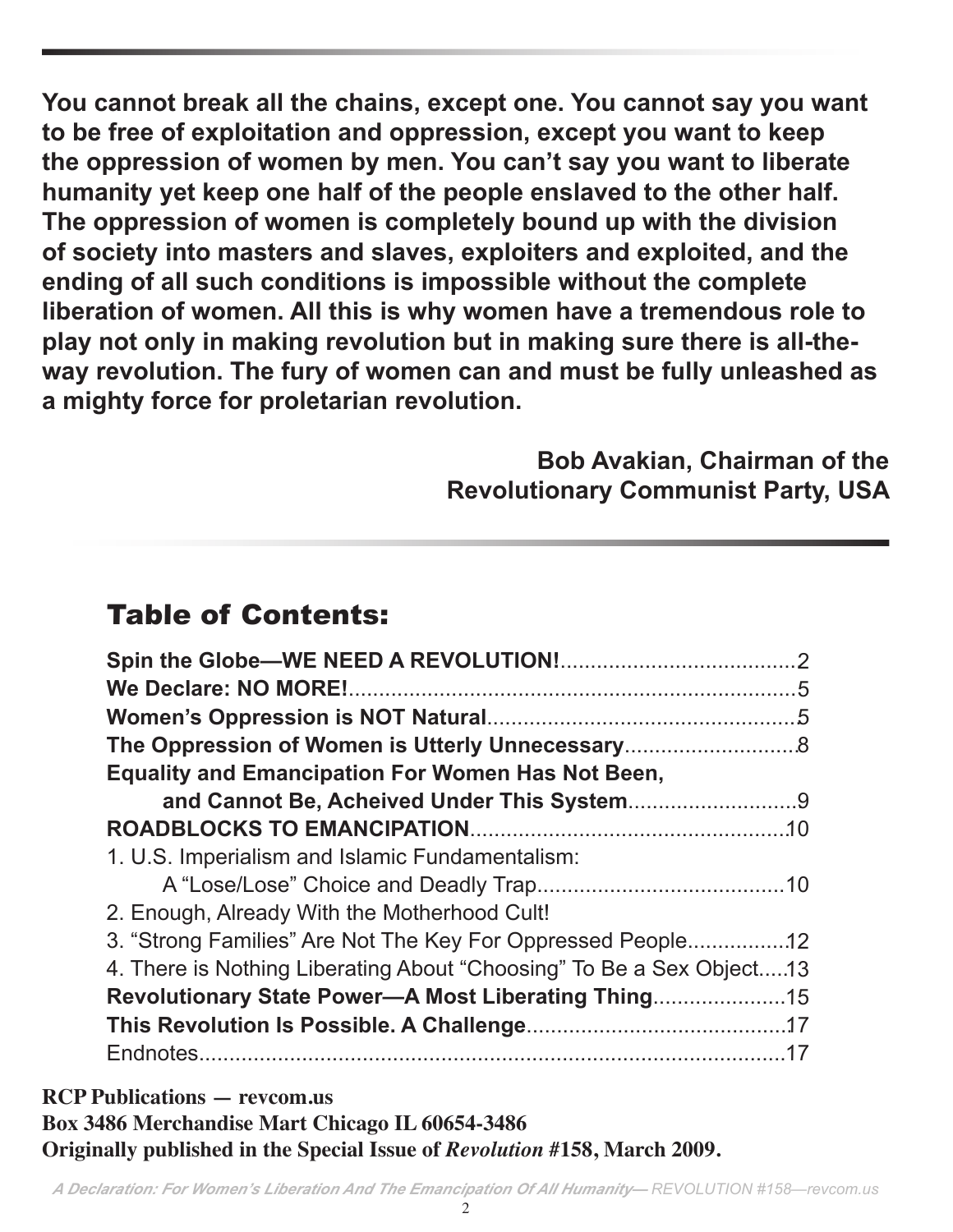# A Declaration: For Women's Liberation And The Emancipation Of All Humanity

Spin the globe. Anywhere you look women are being held down and slammed backwards.

## *From China…*

Where baby boys are greeted by gatherings of celebration and joy. Girl babies, by the way, bring condolences and often turn up in garbage dumps amidst mounds of stinking refuse…1

## *To El Salvador…*

Where women are arrested out of hospital emergency rooms if they are suspected of having had an abortion, and where their medical records have been seized by the state and even their uteruses have been used as evidence to imprison them.<sup>2</sup>

## *WE NEED A REVOLUTION!*

#### *From Bangkok and Bangalore and Moldova...*

Where literally millions of young women are either kidnapped, or sold by their starving families, or lured with the promises of employment and then sold across borders into a sex-slave trade on a scale never seen before in history…

## *To China, Vietnam and Silicon Valley, USA…*

Where the labor of women in the network of global sweatshops powered the last two decades of capitalist expansion…and where these same women now return home, empty-handed and used up, cast off in the capitalist crisis.

## *WE NEED A REVOLUTION!*

## *From the pockets of privilege in the suburbs…*

Where middle-class girls must navigate a lifetime of mutually exclusive messages —to be sexy but to

guard their "purity," to climb the corporate ladder but to remember that the most meaningful thing they can ever do is be a mother who puts her family before all else—and where in some places a biblically rooted virginity cult has been built up, with fathers giving their daughters "purity rings" and millions taking "abstinence pledges"; and where teenage women cut and starve themselves in epidemic proportions.

## *To the desperate streets of the inner city…*

Where among the most oppressed, a generation has been brought up in a culture that derides women as "bitches" and "ho's," openly exalts pimps and violence against women; where despite its boasts of "great freedoms," the United States imprisons one-third of all women in the world who are in prison<sup>3</sup>; where teenage women are led to believe that their only worth and meaning in life lies in having a child, and then they are forced to endure poverty and humiliation, and often to take desperate and degrading measures to feed their children; and where women from Mexico and other parts of Latin America risk rape, or starvation in the desert, to make it to "El Norte" so they can work endless hours to support their family back home, often being pressured into sex by immigration agents, bosses and other men who know they are vulnerable without papers.

## *WE NEED A REVOLUTION!*

## *From the war-torn lands…*

Where in the Congo, as in Bosnia before it, the rape of women has been a systematic part of a civil war and where tens of thousands of women and young girls have been so brutally raped that their insides are torn apart and they can no longer hold their bladders or bowels.4

*A Declaration: For Women's Liberation And The Emancipation Of All Humanity— REVOLUTION #158—revcom.us*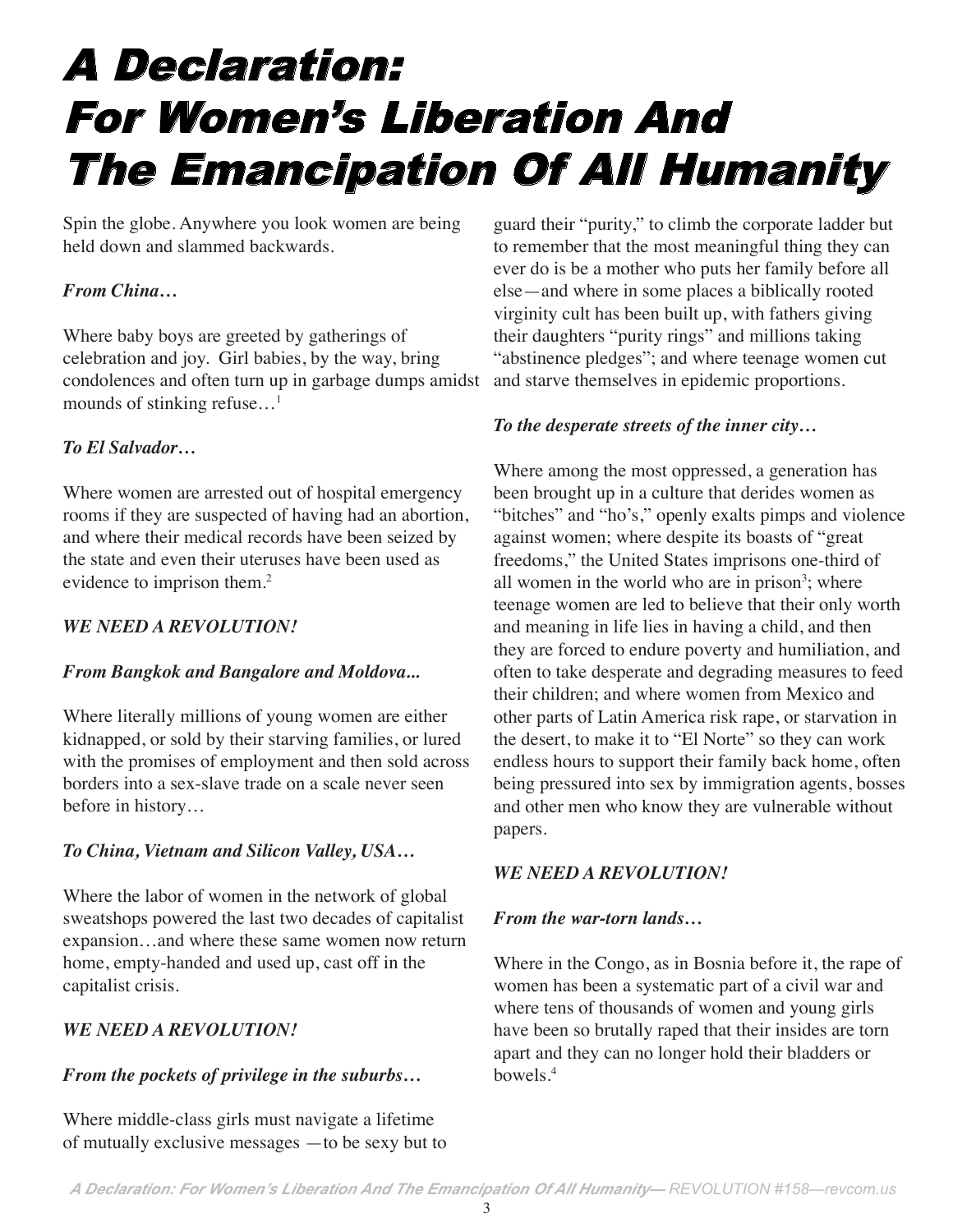#### *To the hearth of the family…*

Whether in the U.S., where a woman is beaten by her partner every 15 seconds and three women are killed every day by possessive lovers and abusive husbands<sup>5</sup> …or in parts of Africa, where tradition dictates that families mutilate their own children, cutting off the genitals of pre-pubescent girls to blunt for life sexual sensation and "prepare" them for the position of a "proper and loyal wife," never tempted to stray from her husband…or India, where hundreds, perhaps thousands, of wives are set on fire and murdered each year by husbands or in-laws once the dowry (the money paid to the groom's family) has been paid…or all over the world, where under the sway of religious fundamentalism and backward social relations, women are killed by brothers and fathers if they "bring shame" on the family.

#### *WE NEED A REVOLUTION!*

#### *From the "sacred vows"…*

When the "queen for a day," bride dressed in "virginal white" ritual of the wedding day—now built up into lunatic proportions in countries like the U.S.—marks the passage of a woman into what is all too often a lifetime of domestic drudgery and subordination, whether or not she also works outside the home and very often even if she has an advanced education and a position in a prestigious profession.

#### *To the "sacred texts"…*

Which in every major religion enshrine the subjugation of women through myth (Eve causing "the fall of man"), through code (the Qur'an and Shariah law of Islam that value a woman's testimony as half that of a man and authorize a man to beat and whip his wife to keep her obedient to him), and through prayer (the Jewish prayer of a man that thanks God he was not born a woman).

#### *WE NEED A REVOLUTION!*

#### *From the cradles…*

In which no sooner is the girl-child born than she is set on a course which—in spite of the claims that, in "modern" countries like the USA, there are no limits on what girls can become—will in reality be marked by the many limitations, and degradations, imposed by society on girls and women.

## *To "old age"…*

Where the older woman is, more often than not, cast off, disrespected, forgotten, ridiculed and devalued…

#### *To the grave...*

Women die unnecessarily: in childbirth, in unsafe abortions, denied healthcare, and without food or clean water. Women die violently: at the hands of their husbands and brothers, and fathers and in-laws, and conquering soldiers and pimps. Women die unvalued: ground up and uncounted in the most dangerous work places and war zones and nameless streets.

### **WE NEED A REVOLUTION— A REAL REVOLUTION— THE MOST RADICAL AND LIBERATING REVOLUTION IN HISTORY!**

The fabric of women's oppression is carved deeply into the calloused hands of women in the sweatshops of China and Honduras. It is draped over the faces of young women in Saudi Arabia and Indonesia. It is stripped off the bodies of girls of Moldova and Bangkok who are put up for sale in brothels worldwide, and it is worn like a prize by pre-teens in the U.S. and Europe who are taught to dress and move like sex objects *long* before they understand what sex even is. This fabric ropes back into history, it winds its way around the globe, braided into all the dominant religions and "moral codes" and woven into every aspect of human societies. It is a heavy veil that casts the darkness of humanity's first oppressive divisions over the lives, the dreams, and the prospects of every corner of humanity in the 21st century.

**To live like this on this planet in the 21st century cannot be justified and should not be accepted. None of this can be tolerated or excused away with counsel of patience..** ≈≈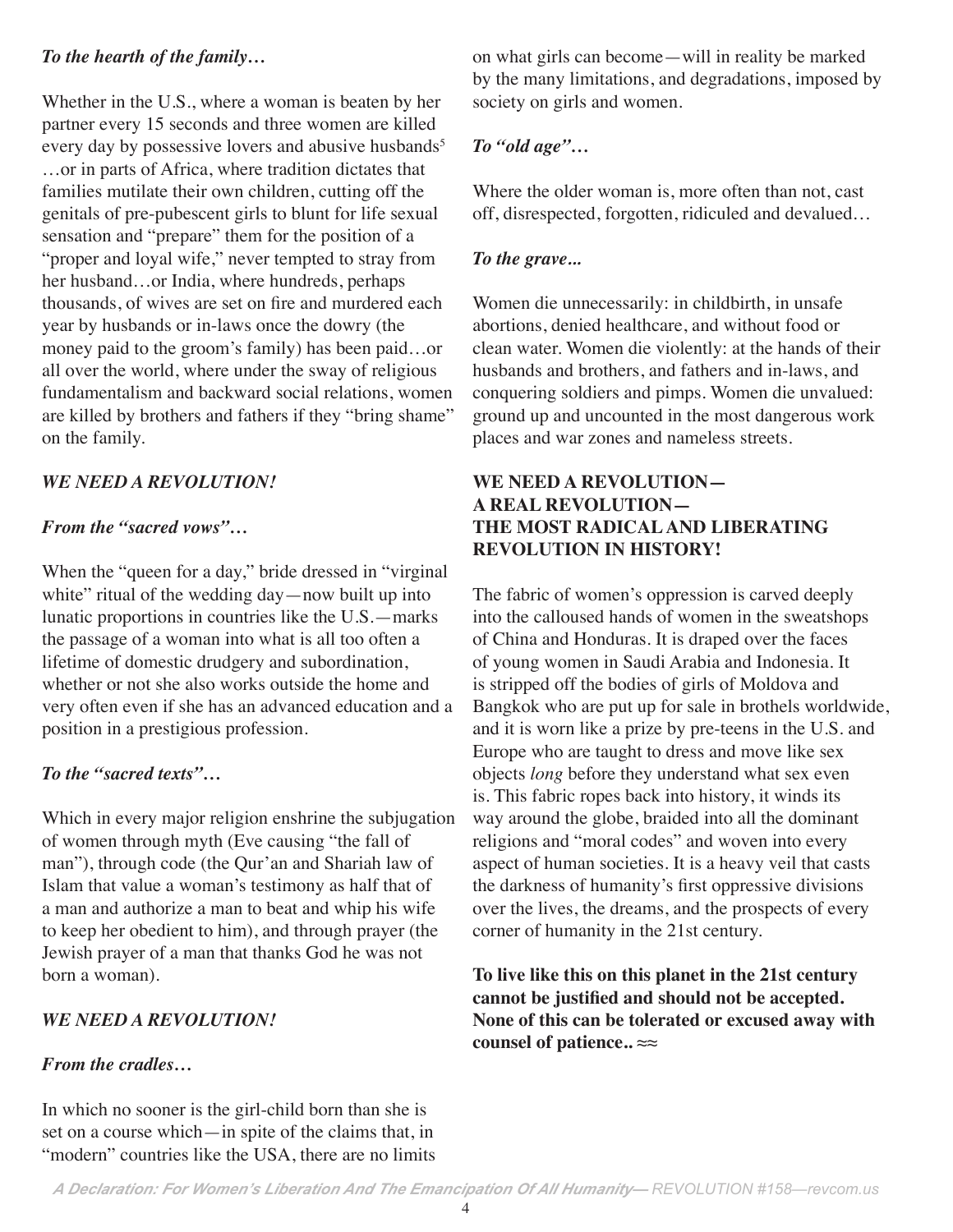## **WE DECLARE: NO MORE!**

Women need emancipation. Women need liberation from thousands of years of tradition's chains. This is a declaration that stands on the clear recognition that for humanity as a whole to advance, half of humanity must be lifted from centuries of being condemned to being the property of men and pitilessly exploited, demeaned and degraded in a thousand ways.

Women are not breeders. Women are not lesser beings. Women are not objects created for the sexual pleasure of men. Women are human beings capable of participating fully and equally in every realm of human endeavor. When women are held down, all of humanity is held back. Women must win liberation, and they can only be liberated through the revolutionary transformation of the world and the emancipation of all of humanity, and through being a powerful motive force in that revolution.

At a time when many proclaim that finding "common ground" with religious fundamentalists is necessary, or even desirable, this declaration does not accept and will not compromise with women's enslavement. This declaration has no patience for those who tell us to "be realistic" when what they mean is to tinker around within the horrible confines of the world as it is. This declaration calls out the moral and ideological bankruptcy of those who claim the mantle of women's advance but mean only "getting in" on the world as it is—waging what can only be a losing and perverse battle for the "right" of women to have an equal share in running an empire, exploiting others, or even down to the humiliating level of owning and marketing their own bodies as sexual commodities.

When so few will dare, this declaration is calling for something unseen in generations: an uncompromising outpouring of women and men the world over who refuse to see women oppressed, beaten, imprisoned, insulted, raped, abused, harassed, exploited, murdered, spat upon, thrown acid at, groped, shamed and systematically diminished.

This declaration calls for a revolution—a revolution that takes the full emancipation of women as a cornerstone. A revolution that unleashes the fury of women as a mighty force, and that grasps how central this question is to uprooting and abolishing all exploitation, oppression and degrading social relations, and the ideas that go along with them, among human beings as a whole, all over the world.

This declaration is a communist declaration, summoning a revolutionary movement of emancipators of humanity.

## **WOMEN'S OPPRESSION IS NOT "NATURAL": IT IS BOUND UP WITH THE DIVISION OF SOCIETY INTO EXPLOITERS AND EXPLOITED, AND IS WOVEN INTO AND PERPETUATED BY "MODERN-DAY" CAPITALISM...**

Growing up in any society, it is easy to think that the way we live, the assumptions we operate with, and the everyday relations we are used to, are just "natural" or even, as we are often told, that they are ordained by some god or other supernatural beings or forces. Probably nowhere does this apply more than in the way people think about and experience the family as well as the relations between men and women.

But there IS NO unchanging, and unchangeable, natural order god given or biological. The history of the family, like "human nature" itself, has been one of continuous transformation.

Most early human societies traced the lineage of children through mothers. While these societies maintained a division of labor between men and women, largely based on women's role in childbirth and the necessity of prolonged nursing at that time, they did not institutionalize relations of oppression or domination between men and women. It was only with the development of society's ability to produce a surplus above what was necessary for mere survival, and the rise of private property on that foundation, that people were divided into exploiter and exploited, and a state arose to enforce the domination of one class over another. Bound up with that very development was the further transformation of the original division of labor by sex into an oppressive relation of male domination over women.

Families, and the institution of marriage, emerged first not as a romantic- partnering of male and female and a place to nurture and care for children—but as an economic and social unit that cemented relations of wealth and power within a society as well as lines of inheritance through which to maintain the accumulated wealth and power, or lack thereof, from one generation to the next. The root of the word "family" reveals a great deal about its original function. It comes from the Latin word "familia" (meaning "a household of slaves") used in ancient Rome to refer to the male-headed household in which not only slaves and servants but also wives and children were counted as the man's property, over which he held the power of life and death.

Ever since private ownership of socially produced wealth emerged, and along with that, class divisions among people divisions based on different people's differing roles in producing that wealth and the corresponding larger or smaller share of wealth they received—women were expected to guard their virginity before marriage and then become mothers who unquestioningly subordinated and channeled their hopes and dreams into satisfying the husband and bringing up *his* children. Women who failed or refused to do so have been regarded as "whores" or in some other way demeaned and persecuted, subjected to scorn and often to violence, and deemed useful only as objects of sexual gratification and plunder—or cast out altogether. Through a variety of cultures, time periods and religious myths—from the biblical figures of the

This, and nothing less, is the challenge before us.  $\approx \approx$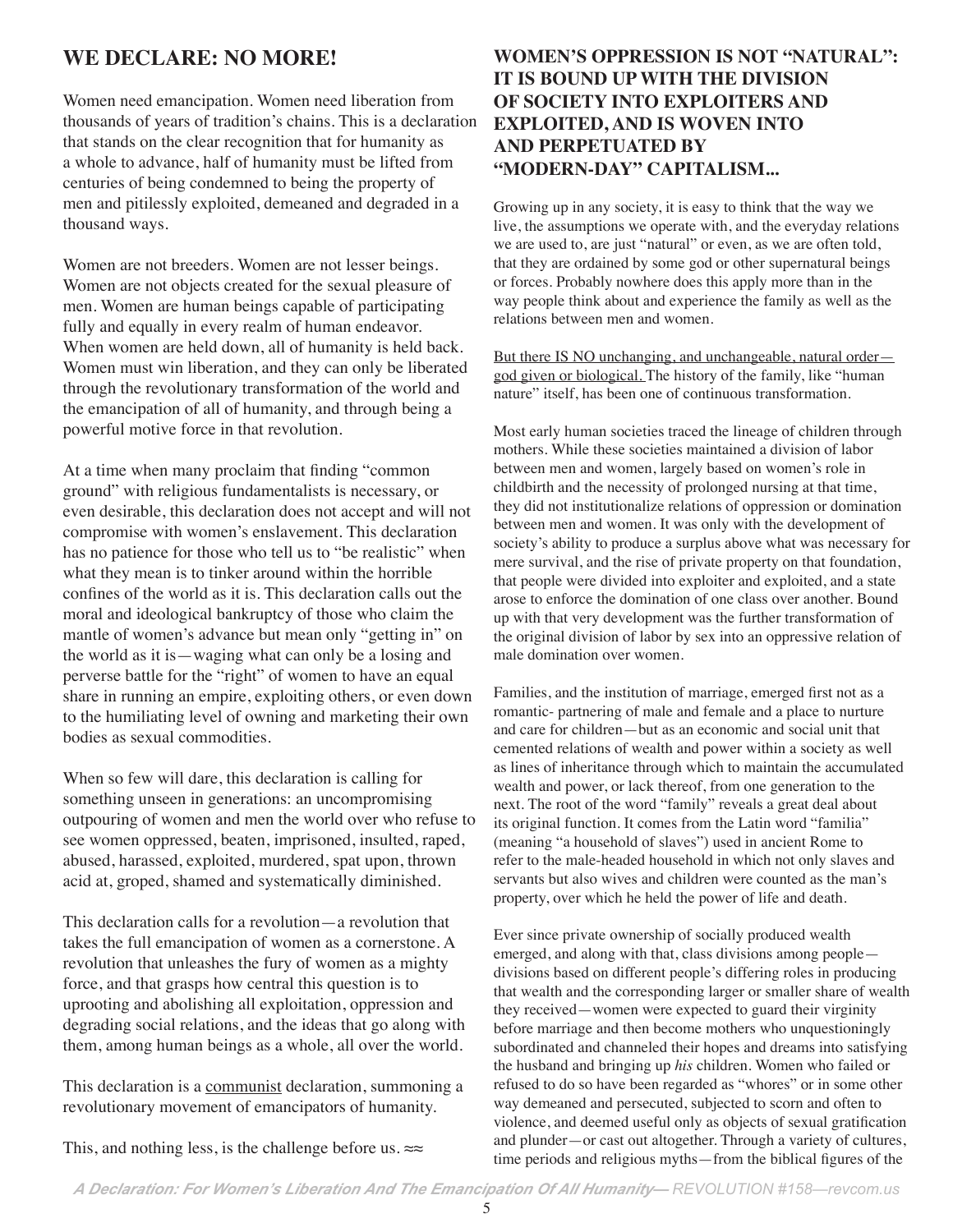Virgin Mary and Jezebel to "pop icons" like Britney Spears and her tabloid-covered transition from girlhood innocence to despised seductress—these two models, of "chaste woman" and "whore," have endured (and at times been perversely combined, as in the image of the "virgin whore"—a "temptress" always just beyond reach—created by the molders of "mass culture" in countries like the U.S.). From today's religious assault on abortion and birth control to the worldwide networks of sex slavery and prostitution, these two models continue to mangle the lives of billions on this planet—and poison the atmosphere in which every male and female relate.

In this way, for thousands of years, generation after generation of women and girls—that is, HALF OF HUMANITY—have had their humanity and potential squandered and suffocated, and their spirits and lives mutilated. They have been reduced to nothing more than their biological ability to bear children and their usefulness to men.

*This* is the real root of the family which is held up as the most important building block of society. *This* is why the reality of family life becomes, for so many women, a prison filled with cruel mockery of the love, compassion and support they originally sought in it. *This* is why, even where people do come together based on genuine bonds of love and a true desire for equality and respect, the way the family and society is structured—as part of the overall relations of domination, exploitation and oppression that prevail in every part of the world today—so often thrusts people into roles they promised themselves they would never take up. *All this* is why the family, for so many women as well as children, is the site of crushing and demeaning horrors.

These brutalities and constraints of the family are not betrayals of a romantic, loving and cherished institution. They are its actual roots—and its continuing role in societies today, whether "backward" or "modern"—spilling out and contorting even the best intentions of people.

The earliest division of society into exploiters and exploited—with some people being captured and enslaved by others—was bound up with the emergence of oppressive relations between men and women. (Taking women as "prizes of war" and maintaining

them as concubines—sex slaves—played a significant part in the emergence of master-slave relations. This is enshrined—and indeed celebrated—in the "sacred texts" of major religions, such as the "Judeo-Christian" scriptures and the Qur'an of Islam.) Since the time of ancient slave societies, where the economy was based on agriculture and/or the husbandry of herds, having a lot of children was important to the male landowners and property owners, as a source of workers—tilling the land, or tending to the herds—and, in the case of males, a source of warriors, carrying out raids and battles against rival tribes and villages, or fighting wars against rival empires. The essential role of the family, and in particular the woman (wife and mother) within the family, was to provide the male head of the household with children and to rear them to in turn fulfill their "proper" roles, according to the division of labor in society, including that between men and women; to maintain and perpetuate the existing property relations, in which a man's children, as well as his wife, were his property all this enforced by law or at least by the prevailing traditions, customs and codes. The family thus served as a basic "cell" of the larger society, which was crucial in reproducing not only the population of that society but also its dominant social relations (including ownership, or non-ownership, of property), relations of inequality and exploitation.

Where industrialization and capitalism have replaced agriculture and herding as the main basis of the economy, the family has continued to be a key "cell" of society—playing an essential part in maintaining and reproducing the relations of exploitation and oppression that are characteristic of capitalism. Capitalism is a form of society in which the necessities of life, and goods and services in general, are produced and exchanged as commodities—things to be bought and sold. In this society, the ability to work (labor power) itself becomes a commodity: this ability to work, where work can be found, is sold to an employer (capitalist), to use for his benefit, in exchange for a wage or salary. Capitalists are caught up in, and cannot escape, cut-throat competition with other capitalists, driven by the necessity to expand or die. It is through the process of employing the labor power of others (who own no capital) that capitalists seek to constantly increase their store of capital. And while capitalism requires, and provides for, various strata of people who serve it and its political system, and others whose roles are necessary for

**In many ways, and particularly for men, the woman question and whether you seek to completely abolish or to preserve the existing property and social relations and corresponding ideology that enslave women (or maybe "just a little bit" of them) is a touchstone question among the oppressed themselves. It is a dividing line between "wanting in" and really "wanting out": between fighting to end all oppression and exploitation—and the very division of society into classes—and seeking in the final analysis to get your part in this. —Bob Avakian, Chairman of the Revolutionary Communist Party, USA**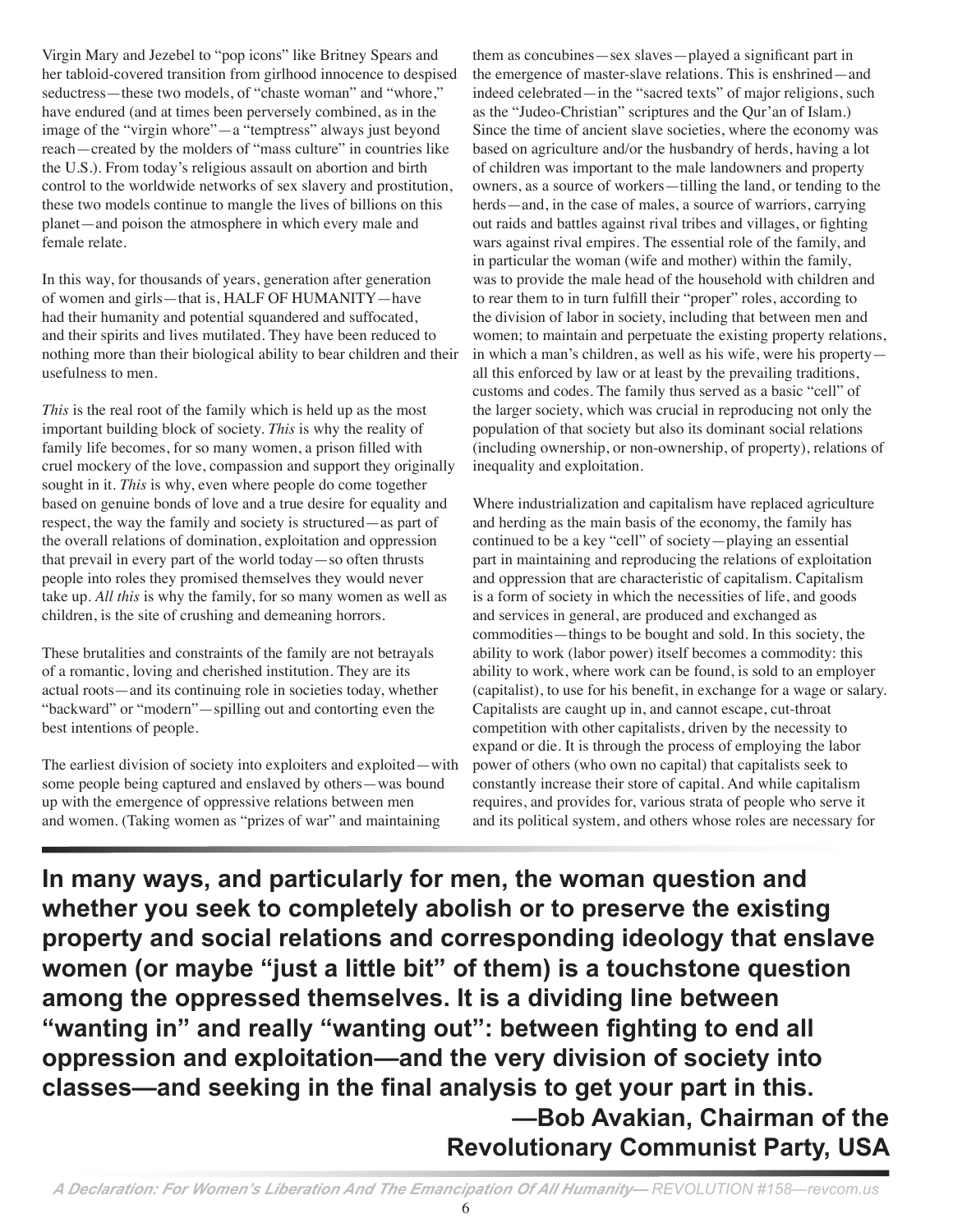(or, in any case, are compatible with) the overall maintenance and continuance of capitalist society, some of whom are well paid, at bottom it is by more extensively and intensively driving those who carry out the actual process of production, more ruthlessly exploiting these workers (proletarians), that the capitalists seek to constantly increase their store of capital—and if they do not do this on the necessary scale, they run the risk of going under. In return for this, those they exploit in this way receive a wage just sufficient for their survival, to keep them in a condition where they can continue to work—and to be exploited—and to raise new generations who will be in the same position. This is the fundamental momentum and logic of capitalism. At times—in accordance with the requirements of capital accumulation, and driven by the dynamics and dictates of this process—capitalists will lay off part of their work force, while more intensely exploiting those who remain. Or they will close down whole facilities and move their capital into spheres of the economy, or geographic areas or regions, or parts of the world, where people are more vulnerable to exploitation and the prospects of "profitable investment" seem greater.

Today, more than ever, all this takes place on a global scale, with the most desperately poor and pitilessly exploited victims of capitalism largely in the Third World of Latin America, Africa, Asia and the Middle East. But even within a country like the U.S., there are masses of impoverished and bitterly exploited and oppressed people, numbering in the tens of millions.

Within the basic relations of capitalism, overwhelmingly the wage or salary of the employees is "funneled" through the institution of the family: It is through the family that the necessities and requirements of life are met (to the degree they can be) and that new generations are raised, reproducing once again not just the population but the prevailing relations, of inequality and exploitation, in the society as a whole. And within the confines of capitalism, even where many women may have jobs, earning a wage or salary themselves, women in their masses still cannot escape the larger divisions in society, including the oppressive division of labor between men and women, in which women continue to have the primary responsibility for the rearing of children (and as the main care-givers of family members of all ages) and are evaluated essentially in terms of their usefulness to men, as mothers and wives and objects of sexual gratification. These relations have been inherited from thousands of years of patriarchal (male-dominated) society and are reinforced not only by powerful tradition but also by the very workings and effects of capitalism, in which everything—even marital relations and sexual relations—are fundamentally relations of property and the exchange of commodities, and through which overall it is one side, the male side, that continues to dominate. Even leaving aside the crude expressions of this, in such things as "pre-nuptial agreements," how many marriages, or other intimate relations between men and women in this society, do not involve, on the part of the man, the demand for sex (as well as the maintenance of the household and the rearing of his children) in exchange for his "being a provider" (and maybe "helping out around the house" once in a while); and, on the part of the woman, the surrender of sex (and other "services" for the man) in exchange for financial security (or simply survival)?

Why is it that prostitution is a common feature in every society which is founded on exploitation and which, as a key part of that, incorporates the relations and traditions of patriarchy and male domination? Why is pornography, along with prostitution, and all the degradation of women this involves, so widespread in a country like the U.S.? Why is there the "double standard" in which a female who has sex with many different people is vilified as a "slut" while a male who does so is celebrated as a "stud"? This is an extension of the basic property relations between men and women, and in particular the marriage relations through which men in general seek to control the sexual activity of their wives, but at the same time seek—and feel "entitled" to—sexual gratification, and if they believe that sex with their wives is no longer satisfying, they often do not try to deal with this by striving for a more loving relationship and caring intimacy with their wives but instead feel driven, and enabled and empowered, to turn to other women for gratification, including in the form of prostitution and/or pornography. Or, men avoid or delay marriage—and the "complications" and "restrictions" it theoretically imposes on them, including the "obligations" of monogamy—and they seek instead, or for a time, to find sexual gratification without obligations, in casual encounters and through pornography and/or prostitution. And why are there women available to be used, and abused, through prostitution and pornography? Because, as a result of the fundamental nature, and the essential workings, of a system based on the drive of capitalists to constantly accumulate more capital, through the exploitation of masses of people who own no capital—and with all the oppressive relations that are bound up with this, especially the structures and ideological influences of patriarchy and male domination—there are large numbers of women who are poor, desperate, powerless and vulnerable, who can be trapped, tricked, coerced, kidnapped, beaten, injected with drugs and in other ways forced into selling their bodies, and because the dominant culture in capitalist countries promotes, at every turn, the idea that women's bodies are commodities, and conditions and encourages not only men but women themselves to view them and use them as such. In today's world, this is a worldwide phenomenon, with millions and millions of women, and even young girls, ensnared and brutalized in the international sex trade and the "sex industry," which is a source of billions of dollars of profit and capital.

Along with all this, there are the far-too-common incidents, in a country like the U.S., where a woman attempts to break away from an abusive husband or boyfriend, only to be stalked, or even killed, by him—her children sometimes murdered along with her. This, too, is an expression, in extreme form, of relations and traditions in which a woman and children are the property of the man; it is the outgrowth of the mentality that if he can no longer have this property, then nobody will! This is the same basic mentality, and reflects the same kind of oppressive relations, as when, in other cultures, an unmarried woman or girl is murdered, often by male members of her own family, because she has "lost her virginity" and so—even if this is the result of rape—she has thereby been devalued as property which her family, and her father in particular, is counting on exchanging in marriage arrangements.

The point of all this is not that it is fundamentally the "fault" of men, or that "men are the enemy." Rather, what this reflects and reveals is that the relations among human beings, which have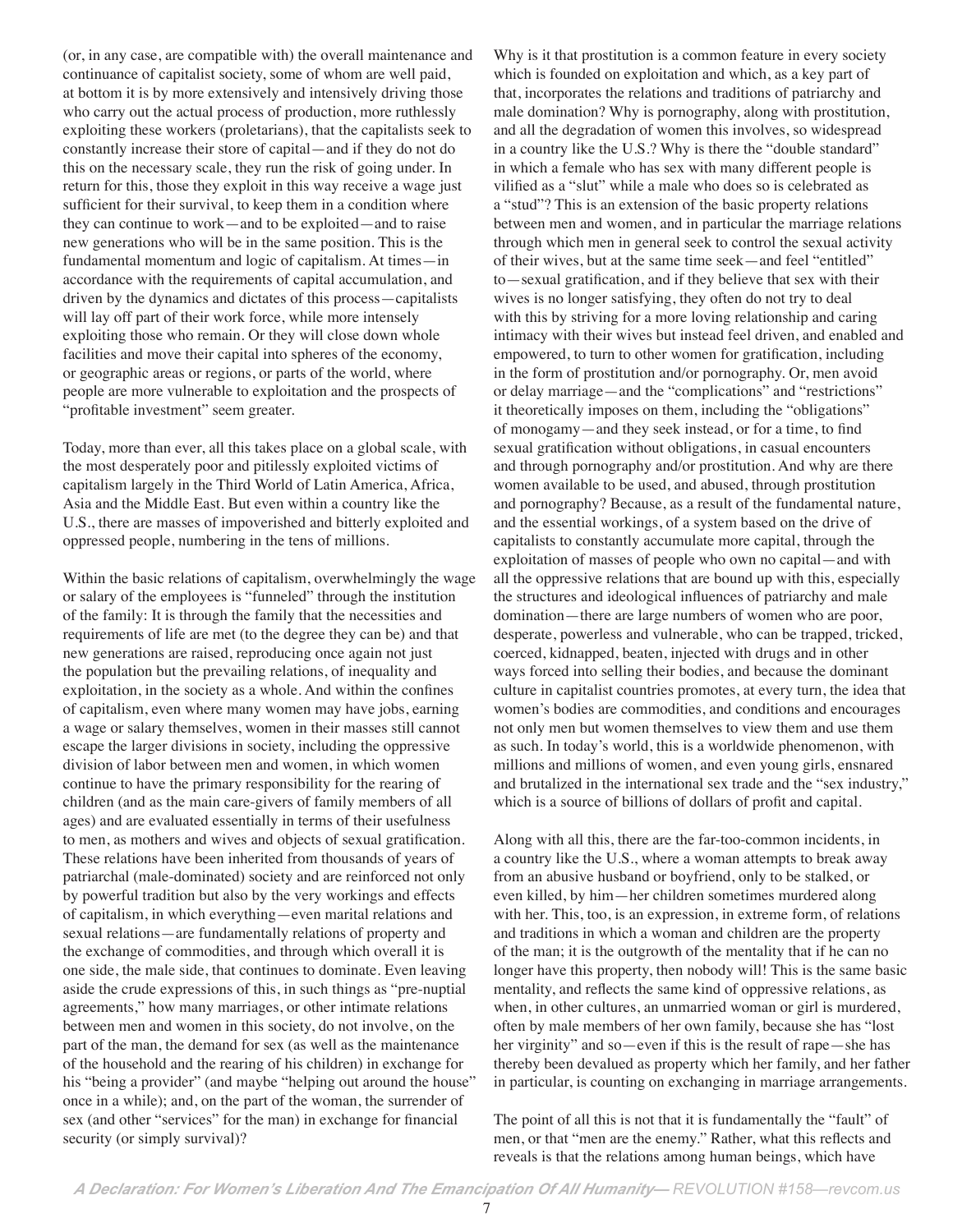developed over thousands of years—since the time that private ownership of land (and other means of production) and the division of society into exploiters and exploited emerged—have been, and remain, grounded in oppression...that capitalism is the latest, and a highly developed, embodiment of these oppressive relations...that overthrowing capitalism, and overturning, uprooting and completely abolishing all such relations, everywhere in the world, is in the interests of the vast majority of human beings, men as well as women...and that the emancipation of women is, and must be, both a crucial goal and a decisive part of the struggle to finally abolish all such oppressive relations. Capitalism, especially as it has increasingly developed as a worldwide system of capitalist imperialism, has incorporated, within its overall process of accumulation of wealth and capital, many relations of exploitation and oppression that predate capitalism. Especially in the vast Third World, this involves the oppression of women in forms which are loudly denounced by the defenders of "modern," "enlightened" and "democratic" capitalism—at the same time as this "modern," "enlightened," "democratic" capitalism thrives upon, and could not do without, these very forms of oppression, and which it therefore works to maintain in the "backward" parts of the world it dominates and exploits, along with maintaining the particular modes of exploitation and oppression, including the oppression of women, which are deeply woven into the fabric of these capitalist countries themselves. The extreme impoverishment and degradation of masses of people, throughout the sprawling slums and the vast countrysides of the Third World, are a lifeblood for the vampire system that is capitalist imperialism. These masses are a seemingly endless source of desperate, more easily exploitable and, in the eyes of the exploiters, "disposable" human beings—to be used, and used up, when it is profitable and cast aside when other sources of exploitation seem more profitable. And within all this, the exploitation and oppression of women is indispensable for imperialist capital—as a source of "cheap labor" themselves and for the bearing, and rearing, of new generations of "cheap labor." This, at base, is why "democratic" and "enlightened" capitalist imperialism works not to eliminate, but rather to perpetuate, not only "modern" but also "medieval" forms of women's oppression.

In sum: "Modern" capitalist society—or in reality the global system of capitalist imperialism—has inherited the oppression of women from past societies out of which capitalism has emerged, and while changing some of the forms in which this oppression takes place, it has not eliminated, and cannot eliminate, this oppression; it has incorporated pre-capitalist forms of this oppression, in various parts of the world, particularly the Third World, into its overall, worldwide system of exploitation and oppression; and it perpetuates all this through the fundamental relations, the ongoing process of accumulation and the overall functioning of this capitalist-imperialist system itself.

### **THE OPPRESSION OF WOMEN IS UTTERLY UNNECESSARY: REVOLUTION IS THE WAY OUT AND THE WAY FORWARD**

There is no longer the need for women's role in society to be dictated by their biological role in childbearing. There is no longer the need for humanity to be hemmed in by patriarchal traditions and oppressive religious morality. Today, this is as insane, as it is cruel, as it is *utterly unnecessary*.

For the first time in human history, it is possible not only to dream about, but to bring into being, a world that is no longer marked by the subjugation of half of humanity. Today it is possible to break the chains that bind women as well as to dig up and overcome the very divisions into classes and the corresponding traditions that entrench and enforce women's oppression.

Capitalism, with its development of technology, transportation, communication and massive means of socialized production, has created the material basis for all of humanity to live in collective abundance—*if* these means of production are wrenched out of the hands of the capitalist ruling class and put in the service of humanity, and *if* all the relations between people and all traditional ideas are also radically transformed.

**This requires revolution**. That is, the overthrow of this system and the capitalist-imperialist class that embodies and runs it—and

**"The whole question of the position and role of women in society is more and more acutely posing itself in today's extreme circumstances… It is not conceivable that all this will find any resolution other than in the most radical terms… The question yet to be determined is: will it be a radical reactionary or a radical revolutionary resolution, will it mean the reinforcing of the chains of enslavement or the shattering of the most decisive links in those chains and the opening up of the possibility of realizing the complete elimination of all forms of such enslavement?"** 

> **Bullets, From the Writings, Speeches, And Interviews of Bob Avakian, RCP Publications, 1985, p. 183**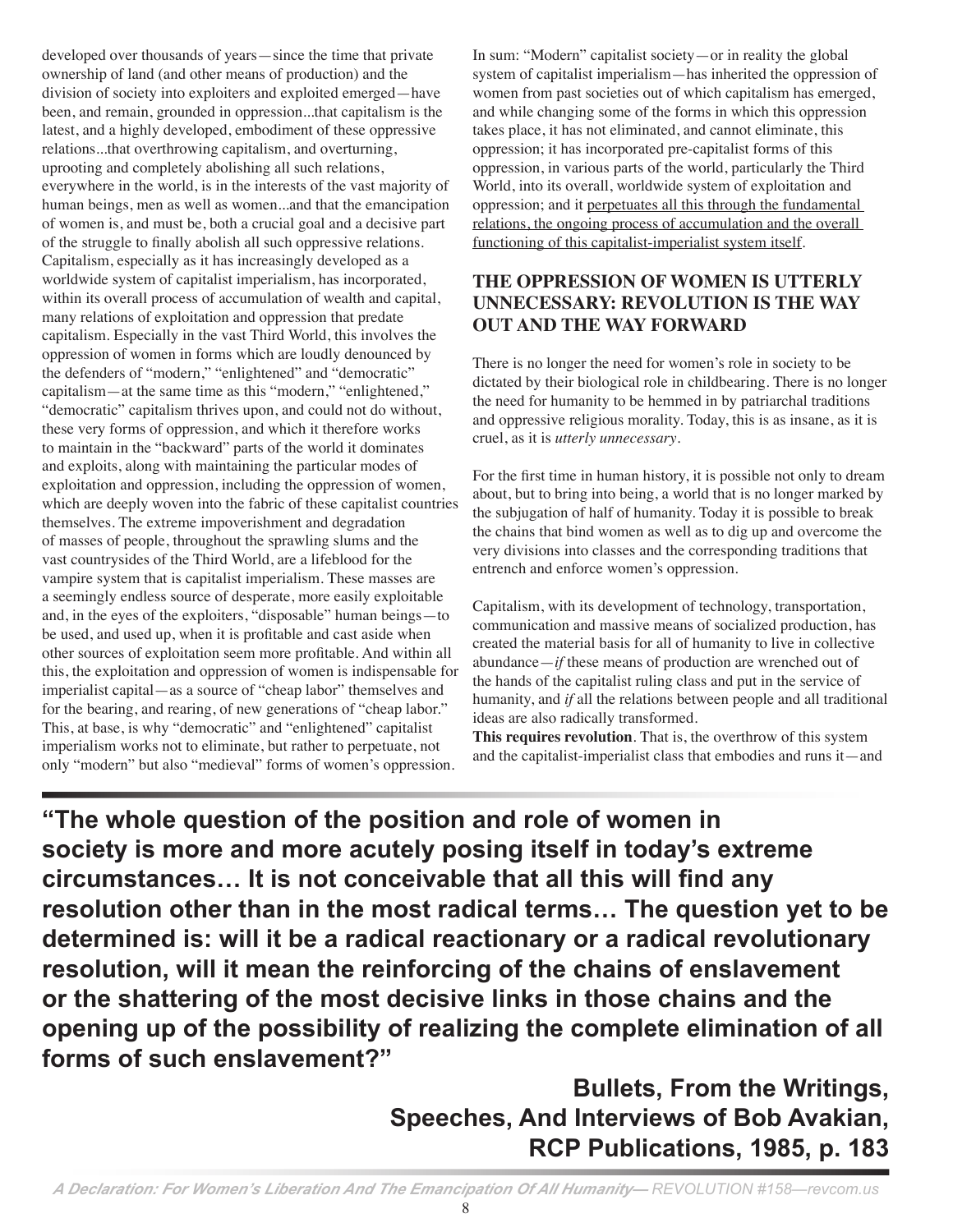the establishment of a *new revolutionary state power*. As the *Constitution of the Revolutionary Communist Party, USA* explains:

"This new revolutionary power must, and would, immediately strip the capitalist-imperialist class of its property and power. It would immediately set about meeting the most pressing needs of the people and solving what up to now have seemed the most 'intractable' problems. And it would do all this to serve, and as part of, something larger: a world revolution, leading to the all-around emancipation of humanity. This new power, a socialist state rooted in the conscious activity of tens of millions of people, would embark on a series of further struggles to dig up the very roots of exploitation and oppression in every sphere, from production to social institutions to ideas, in a process full of monumental challenges and real vitality and diversity."6

And, in line with everything we have emphasized here, this historic transformation of society, and indeed the world as a whole, would have as one of its cornerstones—as a fundamental and decisive goal, and driving force—the struggle for the complete emancipation of women.

\*\*\*\*\*

Today the history of communist revolution has been buried and heaped with scorn. It has been deemed a "failed project" by the so-called champions of progress.

But if any system should be evaluated as a monumental failure for the way it squanders and plunders humanity as a whole as well as women in particular—that system is capitalism. As we have seen, capitalism has not freed women, it has merely taken the ageold oppression of women and updated it and integrated it into the most violent, most oppressive, most massively immiserating form of human organization this planet has ever seen. And every day it spreads its reach, grinds up the lives and bodies of millions, and casts them into oblivion like so much human waste—leaving no part of the globe untouched.

Despite the reality of these horrors—and the fact that they are the inevitable products of the outmoded system we now live under we find the utter collapse and capitulation to "the limits of the possible" on the part of those who once proclaimed the banner of the liberation of women.

At a time when the basic right to control when and whether to bear a child hangs by a thread, when abortion and even birth control are under fire, the "feminist" movement can rarely even bring itself to utter the word abortion and concedes, wrongly and outrageously, that there is something morally wrong with it. Such "feminists" have forgotten, or turned away from, the essential truth that women who have been denied the right and ability to decide themselves if and when to bear children, who do not have even that measure of control over their own bodies, have been reduced to a position that is tantamount to slavery.

At a time of massive food-crises, all-around economic crisis and imperialist wars that steal lives by the millions, when the need is greater and more urgent than ever to bring about a radically different world where humanity is unchained as a whole, these "feminist leaders" aim no higher than the fight for individual

women to be able to "get in on" the perks that go with being on the top of the dog-eat-dog heap. Even those who dedicate themselves to improving the lot of the most oppressed and poor women around the globe do so with their hopes and efforts still tethered to the current oppressive order, a truly hopeless and demoralizing task.

#### **EQUALITY AND EMANCIPATION FOR WOMEN HAS NOT BEEN, AND CANNOT BE, ACHIEVED UNDER THIS SYSTEM: WHAT WAS—AND WAS NOT—ACCOMPLISHED BY THE WOMEN'S LIBERATION MOVEMENT OF THE 1960S AND EARLY '70S**

To understand these lowered sights, it is necessary to speak to some of the advances as well as shortcomings of the movement for women's liberation that, to a very significant degree, reshaped the culture of the U.S. in the 1960s and '70s, as well as some key developments since then.

First of all and most importantly, this was a tremendously positive struggle!

It is hard for people who didn't live in those times to understand how truly horrific things were for women in the '50s in the U.S. Behind the romanticized "Father Knows Best" portrayals of domestic bliss, women led lives of suffocation and brutality. Millions were driven into deep depression and isolated insanity. Their social interaction was, to a large degree, restricted to their children, and their horizons were supposed to be no higher than "Good Housekeeping." Abortion and birth control (or at least many forms of birth control) were illegal in many states—there was no general right in the country to birth control or to abortion. Women were barred from many forms of employment, married women had little or no control over property and finances independently of their husbands, and in most states husbands had the legal right to rape their wives.

It is a *very good thing* for all people that this was forcefully challenged in the '60s and '70s! It was a *very good thing* that women lifted their heads and demanded equality. Inspired by the Black liberation struggle and utilizing "speak bitterness" sessions like the ones that had been held among peasants rising up in revolutionary China, women formed consciousness-raising groups that broke down their isolation. They gained the strength and support to leave abusive marriages and to set new standards of what partnerships should be. They entered school and all spheres of work in growing numbers. They challenged the mores that stifled human relations, exploring—and challenging stigmas on women's sexuality. Very importantly, they fought for—*and won* the right to abortion! Men, too, began to change, a great many transforming their attitudes and beginning to see the struggle for women's emancipation as key to any struggle for a better world. All this fueled and was given further initiative by changes taking place in the structure of the U.S. and global economies which drew more women out of the homes and into the workforce. This also took place against a backdrop of revolutionary upsurges all over the world. It was a time of major social upheaval, tremendous ideological ferment, and daring self-sacrifice and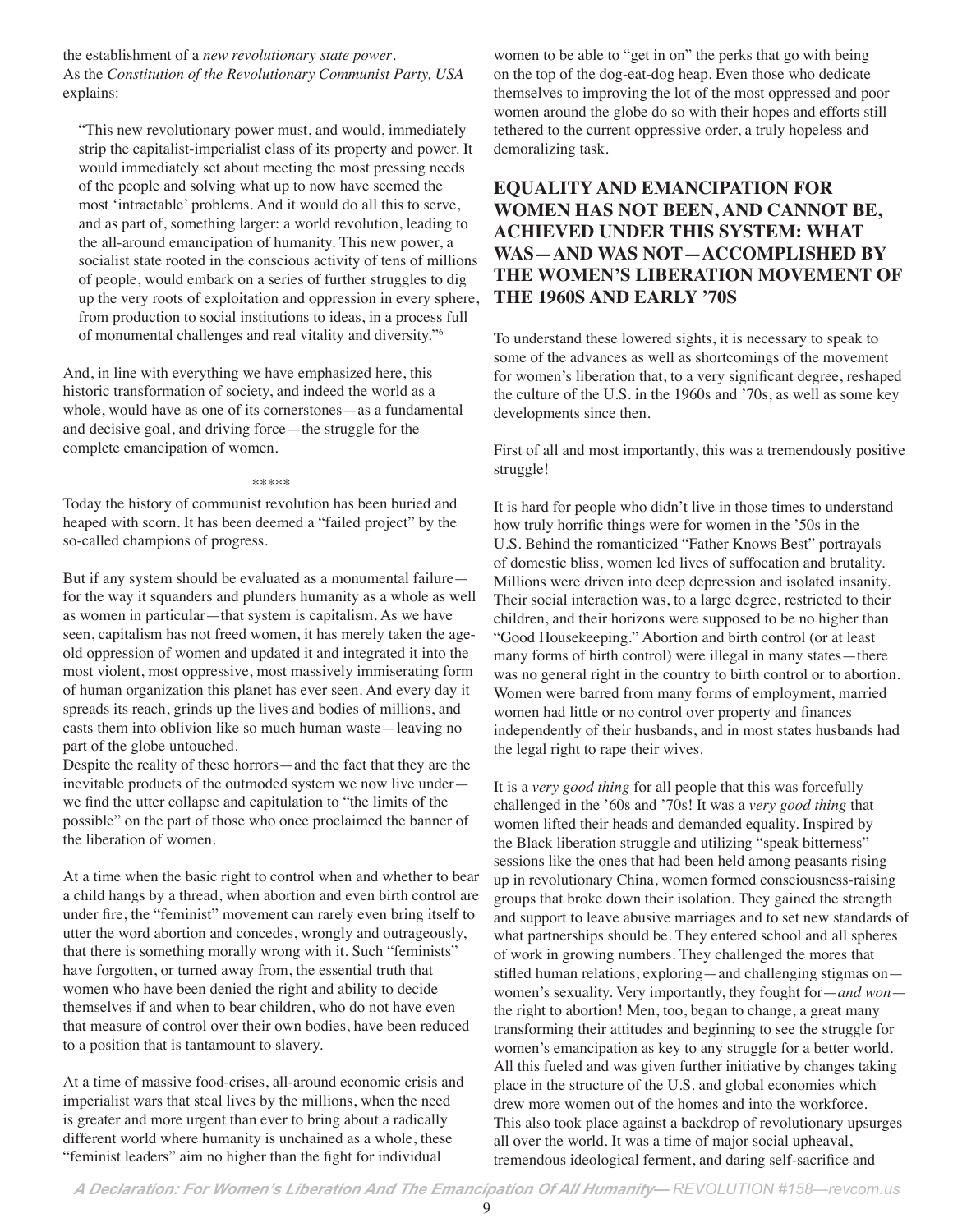struggle. In the U.S., a generation became deeply disaffected over—and many troops rebelled against—the Vietnam War; the Black liberation struggle shook the country to its foundations; and the culture was filled with defiance and soaring dreams of a different world.

But, even from its inception, two different streams contended within the women's movement. One stream was bourgeois feminism; it isolated the question of women's status from other forms of oppression and fought merely for reforms and for women's right to equality within the world as it currently exists. The other, far more radical stream, with revolutionaries at its core, had a basic sense that the emancipation of women was bound up with freeing humanity from oppression and exploitation of every kind—and, at the same time, grasped that no real progress could come about if women were maintained in a subordinate situation.

Unfortunately, the revolutionary upsurge of that time crested before revolution had been made. Here it must be emphasized that by revolution we don't mean merely a major change in attitudes or significant social upheaval. Revolution refers to the overthrow of one class by another and to the establishment of a new state power with radically new relations of production and overall relations between people. Instead, the capitalist system—its economic base and its social fabric, enforced by its machinery of power and violence—remained intact, so it was impossible to follow through on, or even to maintain, much of what had been gained.

Very quickly, and really coalescing under the presidency of Ronald Reagan in the 1980s, a backlash was unleashed against everything positive that had been accomplished. Many who had once aspired to remake the whole world began adjusting their dreams downward. Throughout society and around the world the initiative was reversed. For the rulers of the U.S., the reassertion of the "traditional family" and "family values" became an indispensable part of not only reasserting patriarchy but also stitching back together the reactionary fabric of society that had been significantly frayed.

Christian fascists were given powerful backing by ruling class forces and unleashed—under this banner of "family values"—to hound and harass women who sought abortions. They have gone so far as to blow up clinics and even murder doctors. They have pushed the shame and ignorance of "abstinence only" into the public schools, and have assaulted the teaching of the scientific fact of evolution. They have worked to strip away the rights won by gay people and to re-legitimize bigoted homophobia. Perversely, this assertion of religion and patriarchy even became a way of bringing many who were deeply disaffected and still bitterly oppressed into their reactionary fold.

In the face of this backlash—together with the ebbing of revolutionary movements and of the orientation of fighting for change through mass independent political action of the people the stream of bourgeois feminism came to be identified as the only outlet for those concerned about the unequal and oppressed status of women, even as this bourgeois feminism more and more tied and subordinated itself to the ruling class, and the Democratic Party in particular.

This absorption of the "official women's movement" into the Democratic Party, and its utter subordination to the confines of electoral politics, has done incalculable damage. For over two decades now this "feminist movement" has encouraged and influenced progressive people to accommodate to a dynamic where yesterday's outrage becomes today's "compromise position" and tomorrow's limits of what can be imagined. The defensiveness and cravenness of this "movement" in the face of the Christian fascists in particular—its refusal to really battle them on the morality of abortion, to take one concentrated example has contributed to the disorientation of two generations of young women, and men as well.

These developments in the 1980s—and in particular this reactionary backlash against women, worldwide—led to the situation described 20 years ago by the Chairman of the Revolutionary Communist Party, USA, Bob Avakian, which in many ways rings out even more powerfully today:

"The whole question of the position and role of women in society is more and more acutely posing itself in today's extreme circumstances… It is not conceivable that all this will find any resolution other than in the most radical terms... The question yet to be determined is: will it be a radical reactionary or a radical revolutionary resolution, will it mean the reinforcing of the chains of enslavement or the shattering of the most decisive links in those chains and the opening up of the possibility of realizing the complete elimination of all forms of such enslavement?" (*Bullets, From the Writings, Speeches, And Interviews of Bob Avakian*, RCP Publications, 1985, p. 183) With all this at stake, it is necessary to examine and expose some false paths and dead ends that stand in the way of emancipation.

# **ROADBLOCKS TO EMANCIPATION**

## **1** *U.S. IMPERIALISM AND ISLAMIC FUNDAMENTALISM: A "LOSE/LOSE" CHOICE AND DEADLY TRAP*

Most obscene among these wrong views are those who sing the praises of U.S. imperialist democracy as the best of all possible societies and who even go so far as to champion the U.S. military as a force that can liberate women. They point to the unbearable horrors of Islamic fundamentalism, where women are stoned to death and kept locked in their homes, and under the headto-toe covering of a burkha, as "proof" of the superiority of the "American way of life." And they point to the ascendancy of women like Hillary Clinton—who as Secretary of State gets to be part of the U.S. apparatus of massive plunder, death and destruction—as a great stride towards the realization of women's equality.

In reality, there is no "choice" for women—or for humanity more broadly—between U.S. imperialism and Islamic fundamentalism. Not only are women subjugated and oppressed in the imperialist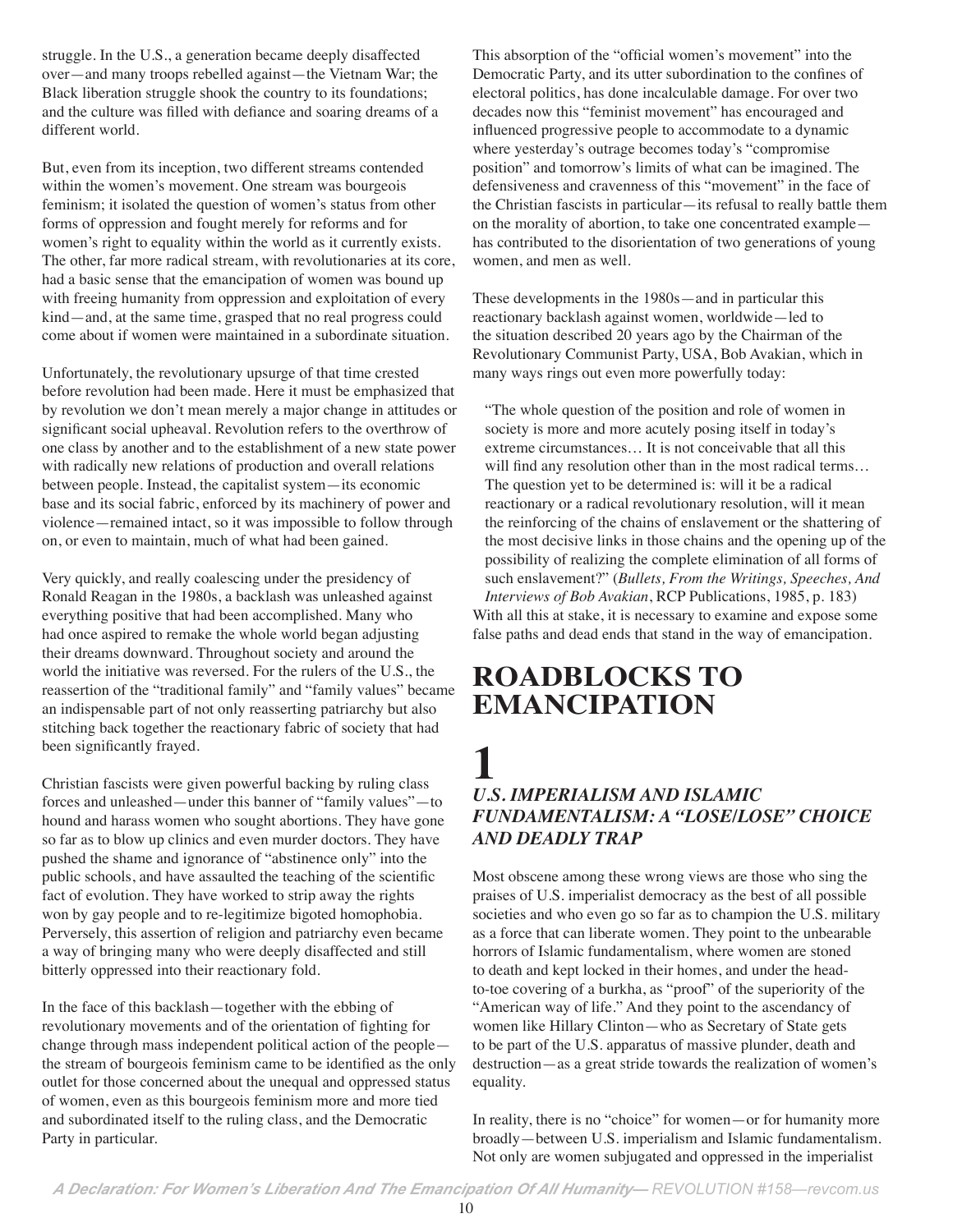countries, there is also the marked phenomenon of the rise in the U.S. of Christian fascists who are every bit as reactionary, misogynist, and "medieval" as any Islamic cleric, and who are fanatical advocates and fighters for what is in fact the most oppressive force in the world today: U.S. imperialism.

Further, liberation for women can never be delivered through the guns and boots and warships of an imperialist army. A recent statement from the March 8 Women's Organization (Iran-Afghanistan) drives this home very powerfully:

"U.S. imperialism invaded Afghanistan and Iraq in the name of a 'war against terror' and the 'liberation of women.' It ended up pouring terror on the people of Afghanistan and Iraq and reinforcing all patriarchal, tribal, and religious authorities. Before the U.S. occupation of Iraq women had more equal status. They could move around in cities freely without the Islamic hejab [head covering]."

Today, under U.S. occupation in Basra, Iraq the price to hire someone to carry out an "honor killing" against one's wife or daughter is a mere \$100.7

While they may appear very different, the burkha enforced by fanatical Islamic fundamentalism, on the one hand, and the "thong," widely advertised and promoted as "sexy underwear" for women, in "modern" capitalist society, on the other hand, are both hideous symbols and embodiments of the degradation of women. The fundamental thing they have in common is that they are both manifestations of a world marked by horrendous forms of oppression, both "traditional" and "modern"—a world dominated overall by capitalist imperialism—a world that needs to be turned upside down and radically transformed.

As Bob Avakian has pointed out in speaking to a phenomenon that is increasingly shaping the lives of many millions around the world:

"What we see in contention here with Jihad on the one hand and McWorld/McCrusade on the other hand, are historically outmoded strata among colonized and oppressed humanity up against historically outmoded ruling strata of the imperialist system. These two reactionary poles reinforce each other, even while opposing each other. If you side with either of these

'outmodeds,' you end up strengthening both."

Between these two "outmodeds" it is the imperialist ruling classes, and that of the U.S. in particular, which have, by far, done the most harm to humanity and pose the greatest threats. In fact, imperialist domination itself in the Middle East, Indonesia, and elsewhere—along with the massive disruption and dislocation that this domination causes, and the corruption, venality and vicious repression characteristic of the local governments that are dependent on and serve imperialism—gives great fuel to the fire of Islamic fundamentalism as a response to all this, although a reactionary one. Anyone who uses their feminist credentials to legitimate any part of the U.S.'s savage imperialist aggression is morally bankrupt. If they are able to do this while managing to maintain the self-delusion that those who are *really* calling the shots give a damn what they think, they may well have crossed over to the realm of the criminally insane.

What is urgently needed is to bring forward another way—a way that opposes BOTH of these reactionary and outmoded forces. And the more this kind of movement and powerful resistance is brought forward in the U.S., the more it will give air to breathe and initiative to genuine revolutionaries in parts of the world that are quite righteously hotbeds of hatred against U.S. imperialism.

And what is needed, above all, is a revolution, to sweep away capitalism-imperialism, and all reactionary and outmoded systems and relations...all the ways in which half of humanity is held down, demeaned, plundered and despoiled by the other half… and all the ways in which the masses of humanity are enslaved and oppressed by a rotten and murderous system, ruled over by a relative handful of ruthless exploiters.

As we have discussed, capitalism, especially in this era of highly globalized capitalist imperialism, is a worldwide system of exploitation. "Modern" and "democratic" capitalism, as it takes expression in countries like the U.S., both itself embodies, and indeed rests on, exploitation, domination, subordination, degradation and alienation of masses of people, right within its own borders, and is inseparable from, and once again rests on, even more extreme forms of all this in other parts of the world, particularly the Third World. Any attempt to "reform" or "perfect" the more "modern" and "democratic" forms of this, within the imperialist "homeland," will fail to uproot, or to fundamentally

**"What we see in contention here with Jihad on the one hand and McWorld/McCrusade on the other hand, are historically outmoded strata among colonized and oppressed humanity up against historically outmoded ruling strata of the imperialist system. These two**  reactionary poles reinforce each other, even while opposing each other. **If you side with either of these 'outmodeds,' you end up strengthening both."**

# **Bob Avakian, Chairman of the RCP,USA** *BAsics* **1:28**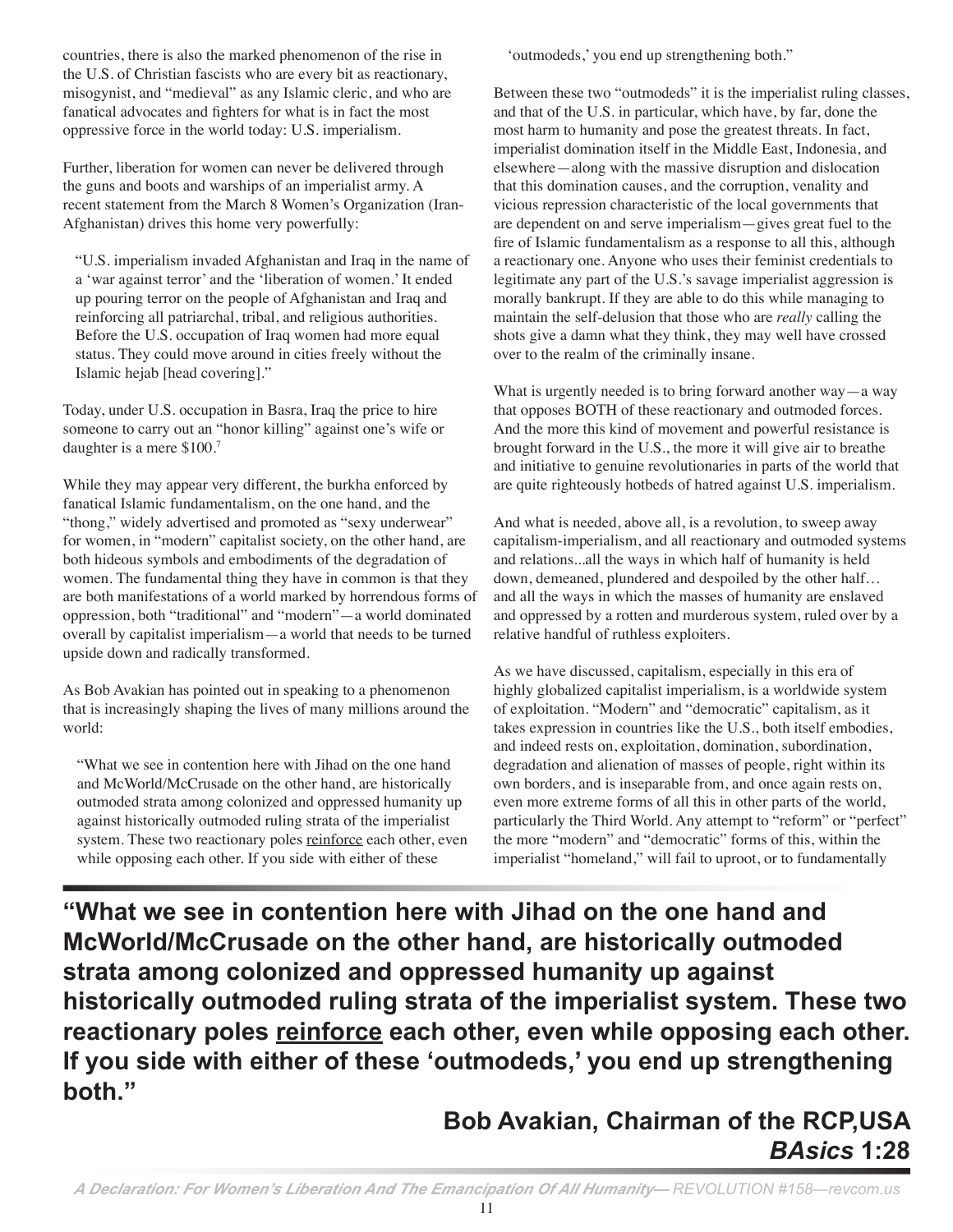change, relations of oppression "at home." Even worse, it will lead—in fact if not always in intent—to a perverse attempt to join in the plunder of the rest of the world, to, "at best," bargain for improvement in the situation of some of the oppressed and discriminated against in the imperialist country itself, in exchange for supporting the imperialist rulers in their drive to fortify and expand their empire of exploitation and plunder. It will not only fail to bring liberation to women, and other oppressed people, anywhere—it will lead to being complicit with the unspeakable crimes of this system, and/or to disillusionment and demoralization. The reason for this is, once again, simple and basic: This capitalist-imperialist system is founded and rooted in relations of exploitation and oppression, and cannot do without such relations, both more "traditional" and more "modern." It does not hold the potential for abolishing all this, but is the main source of it, and the main engine driving and enforcing it, in today's world.

## **2** *ENOUGH, ALREADY, WITH THE MOTHERHOOD CULT!*

After three decades of assault by religious fascists and a ruling class seeking to bring back traditional morality, the "women's movement" has increasingly accommodated to a whole cult around motherhood. These bourgeois feminists have become defensive about abortion and many have even begun casting the next "wave" of feminism as a fight for the "rights of mothers."

But, although there are more than a few instances in which some women—particularly women who are poor and/or part of oppressed minorities—are tricked, or forced, into sterilization, and otherwise deprived of the ability to have children—and this, too, must be vigorously opposed and fought against—the main problem in the world today, in terms of the oppression of women in particular, is hardly that women's right to have children is under assault. Millions upon millions of women are being forced into motherhood against their will all the time! It is the right of women to be fully emancipated human beings that is in danger of being buried.

Fighting for "the right of women to be respected as mothers" is NOT the same as fighting for women to be full and equal human beings. Until you break with the notion that women's essential role is as breeders of children—and especially if you yourself champion this idea—even with the best intentions, you will only end up reinforcing the very horrors and outrages against women and children you were motivated to put an end to.

There is nothing "sacred" about motherhood. Women's biological role in having children, of necessity, shaped the earliest divisions of labor in human societies where people largely lived hand-tomouth. Then, for thousands of years in different forms of class society, this division of labor was turned into a relationship of oppression and subjugation, enforced by families, by customs, and by the state. It was backed up by religious superstition and the ideology of male supremacy. But today, we are *long past* the time when women's biological role in child-birth has to be a defining

part of their lives or of the role of women in society more broadly. This is a very good thing!

It is not any more "natural" for women to be involved in childrearing than men. It just seems that way because of how societies have been organized for thousands of years—and how people are relentlessly indoctrinated from birth. It is not the case that the only—or the best—way for children to grow and flourish is in atomized family units with women as the primary care-giver. Positive bonds between humans are not formed through genes or through hormones. They are formed through caring and closeness, listening and empathy, teaching as well as learning, and from sharing struggle and joy and pain and humor and the process of discovery. All of these are—or *can be*—qualities of human beings generally, and should not be the exclusive province—or duty—of just one sex.

When the banner of motherhood is being raised as the "next wave" of feminism, it is time to say: enough! This may be dressed up in the likes of Michelle Obama, a high-powered role model career woman who insists she "puts her kids first." Or it may come in the form of the fictional character in the blockbuster film *Juno*, about a high school girl who is upheld for sassily choosing to have a baby—rather than an abortion—and then is further portrayed as a heroine for giving this baby to a woman who feels she will remain forever unfulfilled if she cannot become a mother. The message is constantly being driven home: motherhood is the essence, the defining and crowning achievement of being a woman. This is just the same old crap—a slightly new twist on the stifling life of the 1950s, somewhat "updated" but still constituting the same overall reactionary package.

It is *long past* time that a new standard be set. It is impossible to uphold the role of mother as the defining and most elevated status for women without everything that goes along with that, including the imprisonment of women to their biology, to child-rearing, to subordination to men, and to male-supremacist judgment and blame. Anyone who genuinely seeks the emancipation of women—and of humanity as a whole—has to decisively break with the cult of motherhood. Women are human beings, capable of equality with men and full participation in every sphere of society, and they should be valued and find their own identity as such.

Once again, the right, and the freedom, for a woman to decide when, or if, to have children—and whether or not to marry—and breaking out of the suffocating confines of identifying the purpose and worth of a woman in terms of her being a wife, and mother, is crucial to emancipating women from a status that in many ways is equivalent to that of slaves, and to envisioning, and realizing, a radically different world and much better future for women and for humanity as a whole.

## **3** *"STRONG FAMILIES" ARE NOT THE KEY FOR OPPRESSED PEOPLE*

There is a widespread belief—one that is constantly hammered at by spokespeople and various assorted "role models" for the ruling class, beginning with Barack Obama himself—that oppressed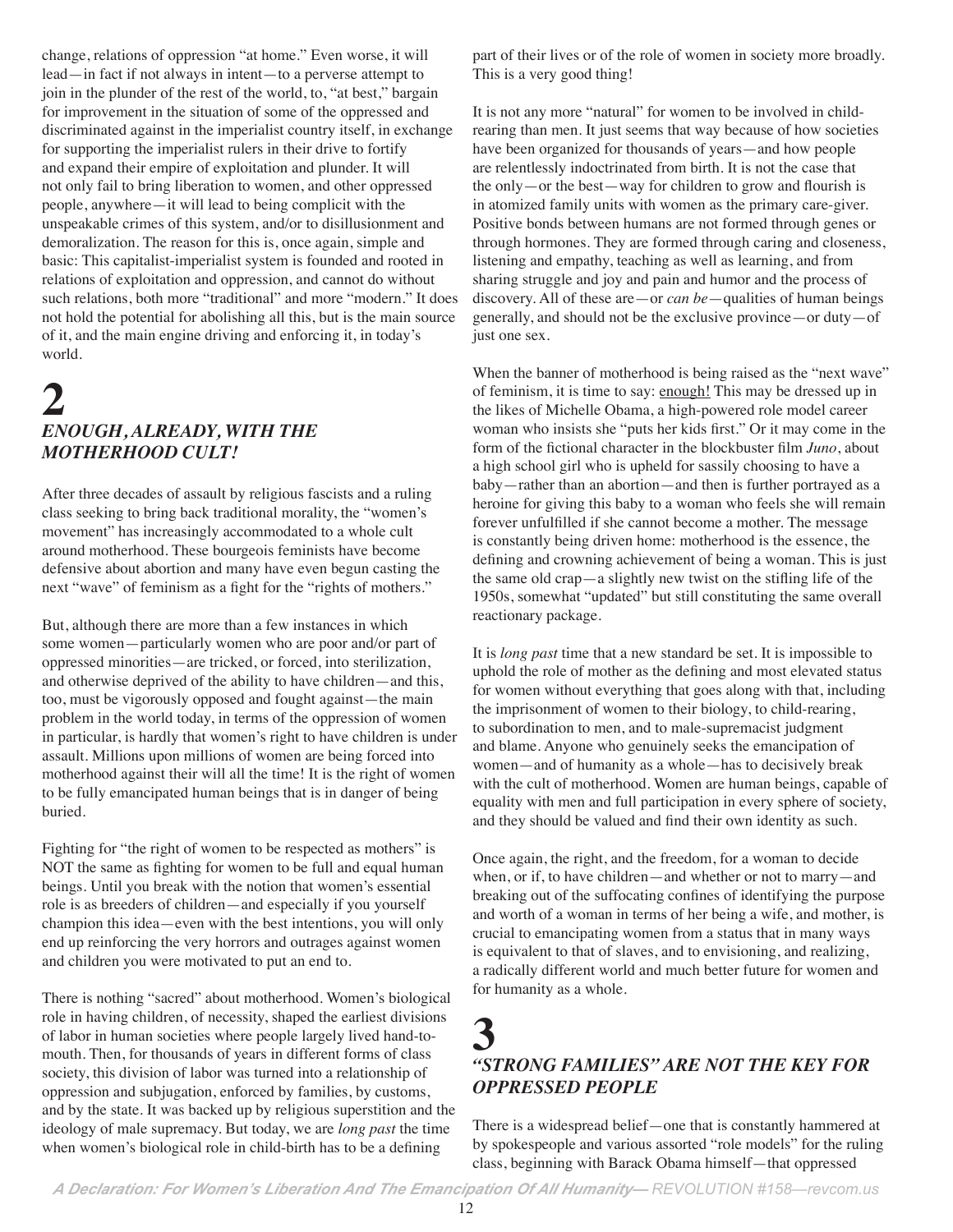people right now need "intact, father-headed family units." We addressed this in our Party's statement "The Oppression of Black People, the Crimes of This System, and the *Revolution We Need*" (*Revolution* Special Issue #144, available at revcom.us/a/144/ BNQ-en.html):

"While there *has* been a tremendous breakdown of Black families in the last several decades, that too has stemmed from the workings of this system, which has cast many Black men to the margins of society, with nearly a *million* of them in prison as you read this. The economic basis for 'stable, two-parent' families has been undercut. You could have every Black father actively involved in the care of every Black child, and the fact would still remain: this system has *no future for millions and millions of these youth*, with or without fathers present.

"If you really think that the 'stable, two-parent' family will solve the problem, take a look back to the years of KKK terror, lynchings and Jim Crow segregation in the South. Back then the great majority of Black families were traditional two-parent families. But that did not and could not prevent the devastating effects of white supremacy and capitalist exploitation and oppression.

"But there is an even deeper problem with this non-explanation: *it directs oppressed people towards an outlook that will strengthen the chains of oppression and lead away from liberation*...'Restoring the man to the head of the family' covers over the reality of what that means for the woman—which is exactly being treated like a slave, whether a 'favored' one or one who is beaten, abused, betrayed, molested, and raped within the 'holy confines' of the family (which is all too often how it really goes down). When you get right down to it, this 'rightful role of the man' bullshit is just the talk and mentality of a wannabe slave master. And all this other talk from the street of 'ho's and bitches'…all this hatred of gay people, with the talk of 'faggots,' the persecution, and the actual beat-downs and even killings of anyone whose sexual feelings differ from 'the norm'…all that stuff, too, is the same messed-up, destructive mentality.

"We don't need this—**and it will never lead to liberation and a better world!!** While the communist revolution will immediately remove the obstacles that society has placed in the way of forming Black families, it will NOT do this on the basis of the traditional relations and ideas that dominate families in capitalist society, but on the basis of equality and mutual love and respect—and of looking outward toward transforming all of society, including unleashing the full participation of women in every sphere. Black men, and other men, don't need to 'get in' on their 'right' to assert domination in the family over women and children—they need to rise up together with women in equality as part of emancipating all of humanity.

"And Black children don't need 'male role models'—they need an end to the crippling conditions that hem them in at every point. **They need revolution, and they need** *revolutionary* **role models,**  *women* **no less than men**. They need to see men and women who model the mutual respect and equality that reflects the world we are fighting for: a whole new liberated world where girls grow up strong and without fear of being raped, degraded or abused,

where no child is ever deemed 'illegitimate,' and where men—like everyone else—find their worth in contributing to the betterment of all of humanity through the revolutionary transformation of all society rather than by getting in on even a little of the oppression of this nightmare world."

# **4**

## *THERE IS NOTHING LIBERATING ABOUT "CHOOSING" TO BE A SEX OBJECT*

One of the great things about the struggles of the 1960s and '70s was the way that they challenged the stigma and shame that hung over women's sexuality. The "sexual revolution," as it has been called, had many positive aspects—fostering healthy openness about women's sexuality, women's bodies, homosexuality, and even the right for women to openly enjoy sex and explore one's sexuality without being demeaned for it.

At the same time, this was taking place in a larger context of patriarchy and capitalist commodification of everything, including sexuality. As a result, much of this was twisted and contorted into slightly dressed up forms of age-old male supremacy. Pornography became rampant and took on a new air of "respectability," even as it became more violent, demeaning and sadistic. Instead of fighting to get rid of sexual objectification and intimate relations of use and abuse altogether, some fought for women's "right" to get in on this as well. Those who opposed this were deemed "uptight," "prudish" and "puritanical."

Today, guys from elite colleges to urban junior high schools openly proclaim the code of "bros before ho's." Girls learn early that if they don't want to be sidelined from their peers they have to find their place in a landscape of casual hook-ups and "meaningless" blow-jobs (always on *his* terms). Never far beneath the surface is the reality that women who do not "voluntarily" participate frequently find themselves being coerced or outright *forced* to do so, often discovering degrading pictures or videos of themselves being circulated and laughed over on camera phones and Facebook.

While boys who participate in this are slapped on the back, or at least excused ("You know, boys will be boys"), girls are shamed, isolated and made to feel worthless. This shame is viciously fueled, and then preyed upon, by Christian fundamentalists who preach that girls' value is reducible to their virginity and insist that fathers be even more strictly controlling and watchful. Then there is the seemingly more sophisticated, but very confused, "post-feminist" generation, reared on Sex in the City-style "female accomplishment" and female bonding. But the idea that buying obscenely expensive shoes, fucking big-time financial charlatans, and obsessing endlessly about it with your so-called "girlfriends" is somehow "empowering women" would just be frankly embarrassing—if it weren't so poisonous. All this is doing is setting young women's sights on being empty and narrow, selfabsorbed and essentially complacent with the world as it is, not the least of which is their own subordinated position as women.

Even those who—for a time—are able to convince themselves that this "choice" is somehow empowering can only do so by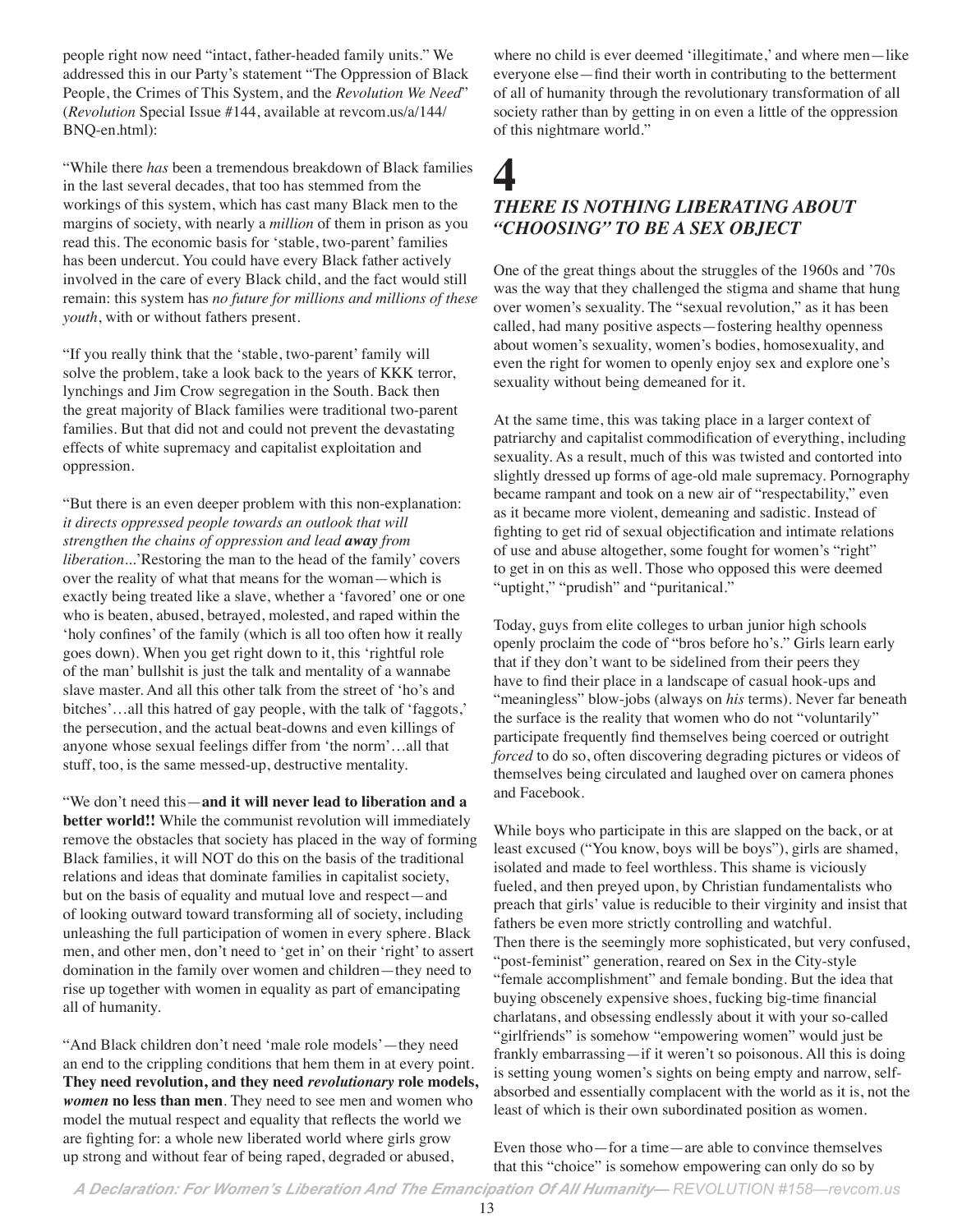accepting the terms that demean themselves and other women in a male-supremacist set-up. And even deeper, you don't get the "right to be sexy" or to be the "owner of your own body as a sexual commodity" without a world that gives rise to the notion that women should be evaluated by their bodies and sexual attractiveness—and that world thrives on and mandates the shipment of women in droves across borders as human chattel, into brothels and "comfort stations" for U.S. troops, and as mailorder brides. No one should want to make peace with, or find their way in, that.

Along with these debased notions of "empowerment," the illusion is widely promoted that, in countries like the U.S., women—and in particular women who are white and middle class—now have "no limits and no restrictions" on what they can become, when in reality their prospects, as well as their aspirations, are conditioned and ultimately confined within the prevailing relations of this society. For the women—and there are more than a few, especially among young women—who get caught up in such illusions, in many, many cases this leads once again to disillusionment, demoralization and depression, when their aspirations and "dreams" cannot be realized...or when, in any case, their hopes and dreams run up against the reality that the U.S. remains a society marked by patriarchy and male domination, and by the many ways in which women, as well as others, are "devalued" and degraded in a society like this...all of which surrounds women not only the poorest but even more privileged women—on every side and penetrates into their most personal and intimate relations.

# **FAR MORE RADICAL— FAR MORE LIBERATING**

The false paths and dead-ends we have examined are worse than useless. They not only fall short of what the times demand and the potential that exists now for genuine emancipation—they lead *away* from the real solution. They lead people to think narrowly, as individuals looking out only for themselves, and hemmed in by the horrible boundaries of today's reality.

Capitalism has not brought the emancipation of women, nor can it. Capitalism has merely changed the forms in which women are oppressed and has masked the structural nature of this by allowing women, like men, to see themselves as isolated individuals thereby obscuring the systemic and systematic subjugation they, and others who are oppressed, face. While the fight for equality for women is an absolutely essential part of liberating women, by itself it is not nearly radical enough. If the fight for equality is restricted to the narrow horizons of the capitalist world, and if the system of capitalism itself is left intact, women can become, "at best," the "owners" of themselves as commodities, or they can gain control over others, treating them in effect as commodities but they can never break out of the narrow and constricting confines of this exploitative set-up.

In fact, as we have explained, the oppression of women arose alongside the first division of humanity into classes. While capitalism cannot free women, it has created the basis for a revolution that can finally put an end not just to this or that form of oppression or exploitation, but to exploitation and oppression as a whole. But in order to do this, this revolution must take up, as a key and central component, the emancipation of women.

This revolution and this future is possible. And it is the vision of this world that must guide us today—both in where we are aiming to go and in how we live and relate throughout the struggle to get there.

This means that today we must fight to break down every barrier to women's full emancipation in every realm of society and their full participation in every aspect of the struggle to transform society. This means waging the struggle to transform all relations between women and men, to bring forward an atmosphere that not only is supportive of women's defiance and impatience for full emancipation, but that actually sharpens and welcomes that impatience as a force that can move all of us forward. This means men have to change their attitudes—now, not sometime later in the future—so that they are fighting for a world truly worth living in and creating the best atmosphere for women to be fully unleashed in this struggle today. ≈≈



*A Declaration: For Women's Liberation And The Emancipation Of All Humanity— REVOLUTION #158—revcom.us*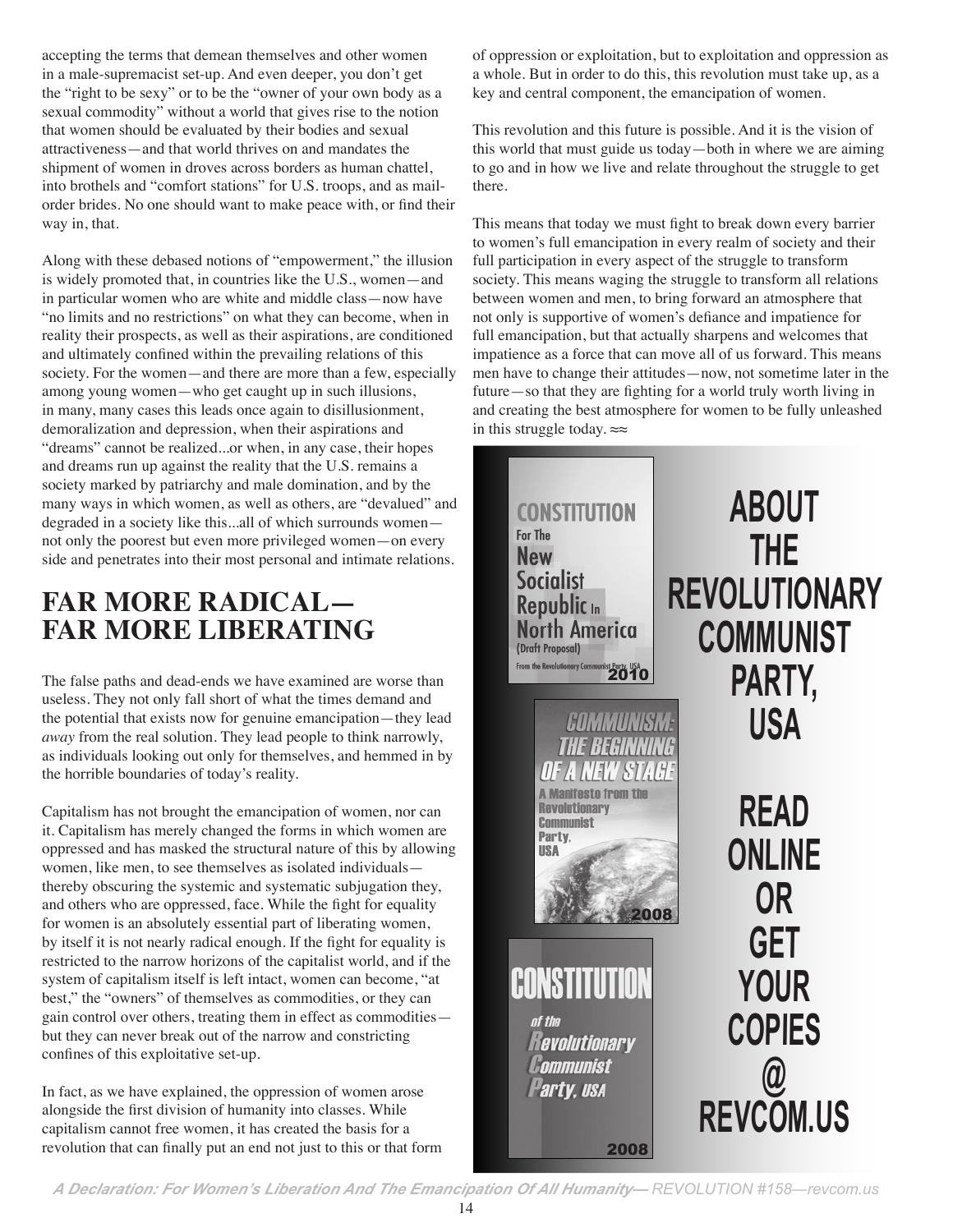# **REVOLUTIONARY STATE POWER—A MOST LIBERATING THING**

*Imagine* if the pent-up anger, as well as the creativity and yearning for a different way of living, that burns inside women were unleashed and given conscious direction; if it became fuel in not only challenging any and every form of women's oppression but in contributing to the development and revolutionization of society and the world as a whole.

*Imagine* if half of humanity were no longer forced to live with the ever-present knowledge that at any time of day or night, in their own homes or on the street, they could be attacked and raped—by conquering soldiers, predatory strangers, and most often by their own so-called "lovers." Imagine what it would feel like if women could walk the earth truly free of that kind of fear.

#### **It's not just a dream—it is possible.**

Imagine if *never again* did a woman know what it was to sell her body as a desperate last resort to feed herself or her children, or in any other way have her sexuality forced or coerced.

*Imagine*, instead, if sexuality and intimacy became for everyone something only engaged in when it was free and voluntary and on the basis of mutual respect, equality and a shared desire. Imagine young people growing up with the education and support they need to explore healthy relationships and sex when they are ready, unburdened by physical danger or unnecessary emotional harm.

#### **It's not just a dream—it is possible.**

Think what it means that today for men there is no insult that hits harder than being called a "pussy" or a "fag." Now, imagine a day when people look back at today's restrictive notions of gender—of what it is to be a "man" and what it is to be a "woman"—as mindboggling absurdities of humanity's oppressive past.

*Imagine* a society in which women were not evaluated on the basis of physical beauty standards, their human worth and potential reduced to one or another body part—but instead were related to as human beings, in the fullest sense.

*Imagine* if abortion and birth control were available to all women at all times without stigma or apology. Imagine if everyone learned the science surrounding women's biology—as well as science and the scientific method more broadly—so that never again could socalled "holy men" prey on people's ignorance to heap the weight of tradition, the shackles of forced motherhood, and the suffocation of shame on women for exercising these most fundamental rights.

#### **It's not just a dream—it is possible—and it is urgently crying out to be done.**

#### But imagine *more than this.*

*Imagine* if all this were insisted on and given guidance and resources by a new revolutionary state and its communist leadership. Now imagine, if in that context and on that foundation, a whole process were unleashed in which debate and dissent were actually encouraged throughout society. Where those who were impatient at the rate of change were not suppressed, but given a platform to criticize and the reins to experiment. Imagine if people from all parts of society and different backgrounds were working together to spring into the air, and to radically change, all of human relations established through thousands of years of tradition's chains.

*Imagine* if, instead of being a place where people's need for love

and compassion is so often frustrated and even mocked, families themselves were undergoing a radical transformation. Imagine marriages and partnerships forged on a truly voluntary basis in a context where love, respect, compassion and equality were increasingly characterizing the way people related throughout society. Imagine if people had privacy and ease of mind within their homes, but if, at the same time, everyone knew that if they experienced abuse or other forms of degradation they would be supported by society and its institutions if they came forward to expose it, struggle against it, or leave.

*Imagine* if people were aiming to go even further, developing new forms of community and ways in which people sustained each other, and mutually flourished together, that were increasingly breaking down and creating the basis to finally transcend the institution of family based on the narrow—and narrowing—ties of biological kinship.

*Imagine* if, as a transition to that, in diverse ways, from among different communities and in their interrelations, society as a whole both men and women—began taking responsibility for and finding joy in the rearing of new generations. Children would no longer be the property of their parents—neither expected to fulfill their parents' dreams nor lacking options because of their parents' hardships—and the idea of "illegitimacy" would again go out of existence and be regarded as the outmoded and outrageous notion it is. Imagine a whole new generation reared with play that no longer inculcated young minds with notions of boys being better than girls or one people better than another. Imagine each new generation coming up instilled with the ethos of a new society that prioritized the common good while unleashing critical thinking, creativity and individual expression.

*Imagine* a society where creative energies were no longer channeled into ever-descending new ways to demean women and accentuate oppressive social divisions, but instead, without the restrictions of gender or other unequal and oppressive social divisions, people broadly were brought into the process of creating art that uplifts people, challenges them to think critically, and expands their horizons. Imagine boys and men not mired in stupid and exploitative "guy culture," no longer influenced by a lifetime of bombardment with images of women's bodies, half-naked and half-starved, used to sell everything from consumer goods to ideology and wars—boys and men able instead to relate to women as equal human beings. Imagine the flowering of this radically new and liberating culture-–founded on equality and mutual respect between men and women and between different cultures and peoples, teeming with diversity, and filled with fun as well as seriousness, meaning as well as humor, critical thought as well as exploration and beauty.

*Imagine* how all this would create a whole different atmosphere in which people would encounter each other and relate. Imagine the conversations it would give rise to and the new thinking it would generate. Imagine if, as one young woman said after having her horizons expanded by stepping into the revolutionary movement, "you walked into coffee shops and overheard young women talking about philosophy and how to solve humanity's biggest problems instead of the size of their butts." Imagine how this would help fuel and give initiative to, and interact positively with, innovations in the sciences and sports, education and philosophy, and all the other realms of human activity and thought.

*Imagine* if outbreaks of struggle against vestiges of the oppression of women—even where they ran up against or "disrupted" other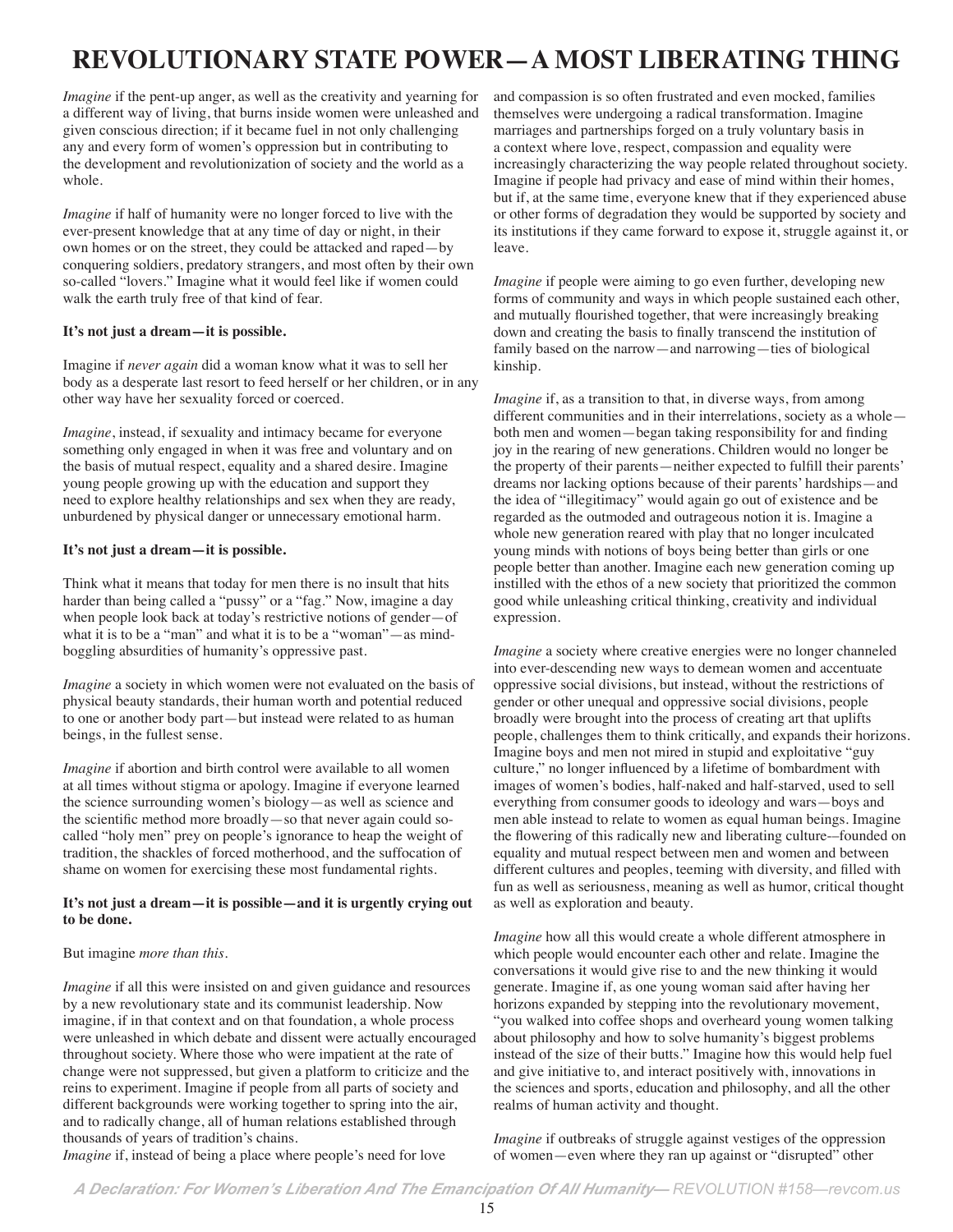important efforts to solve real social needs—were not squashed down or suppressed, but drawn forward, given life and enabled to play a key part in the process of changing the world. If leadership were given so that these challenges, too, became part of learning more deeply about the social transformations that were needed and *how* the needs of society could be met in *new ways*, ways that are in line with and a living advance towards the ultimate aim of a communist world, free of all forms of oppression and exploitation.

#### Utopian? Not in the least.

All of this is not only possible, but tremendous accomplishments in this direction were actually made in the first stage of communist revolution. This was especially true in China from 1949-1976, under the leadership of Mao Tsetung. There, it took less than a decade for prostitution to disappear as a social phenomenon, and for women to be able to walk alone at night in major cities like Shanghai without fear. The common saying, among peasant men, that, "A wife married is like a pony bought—I'll ride her and whip her as I please"—was replaced with a new motto, "Women hold up half the sky!" Many of the things that had kept women locked in their homes—like childcare, cooking, and laundry—were taken up in new collective forms. Women joined in productive labor, took up affairs of state, entered the military, attended school, and became leaders of the revolutionary party. Men, too, began to change and to relate to women in a new way—working alongside women in the public arenas and transforming the domestic sphere to share childcare and housework based on equality.

Very importantly, the arts, and the culture overall, were radically transformed so that a whole generation of girls and young women grew up with heroes who were strong and confident women, and it never occurred to them that they couldn't do what boys do. To take one concentrated example: before the revolution came to power, the practice of "foot binding"—breaking the bones and then binding the feet of young girls, so that they could hardly walk, in the name of "sexual attractiveness"—was widespread, and it had lasted for hundreds of years. Not only did the Chinese revolution put an end to this cruel practice, but within two decades women in Chinese ballet defied tradition to portray revolutionary fighters and soldiers—and made breakthroughs in creating new forms of athleticism for women and new aesthetics in ballet, and in art and culture overall! Women's oppression was not, of course, completely eliminated. Thousands of years of oppressive relations do not vanish overnight indeed, it takes a dogged fight, even after the seizure of power, to dig up these birthmarks of the old society. Every advance described here only came about through sharp struggle, involving tens and hundreds of millions of women, and men. But the most remarkable thing is how much was accomplished and how quickly things did begin to change, in radically new ways. State power was in the hands of the masses and the revolutionary leadership of society gave backing and initiative to those making advances, and then battled to spread these advances throughout society.

It is true that the revolution in China was reversed, and capitalism was restored after the death of Mao Tsetung in 1976 (coming on top of the restoration of capitalism in the formerly socialist Soviet Union, two decades before that). And, as an essential part of this restoration of capitalism, the oppression of women—including not only systematic discrimination against and demeaning of women, but widespread prostitution and the killing of girl babies, in line with the prevailing situation where females were once again valued less than males—has been revived with a vengeance. In *Communism: The Beginning of a New Stage, a Manifesto from the Revolutionary Communist Party, USA*<sup>8</sup> , we have analyzed the reasons for this reversal of socialism and the lessons that must be drawn from this bitter setback—but also from the tremendous achievements of the revolution and the

experience of socialism in China (as well as the broader experience of the revolutionary communist movement as a whole, internationally and historically), all of which is crucial in order to once again forge ahead, make new breakthroughs, and do even better, on the road of revolution and communism. Here, what is important to emphasize is that the reality of what was achieved, in the relatively brief period of socialism, in China (as well as other important, even though not as far-reaching, advances in the Soviet Union, when it was socialist) points very powerfully to the potential for the final realization of the emancipation of women, and of humanity overall, from all of tradition's chains, all exploitative and oppressive relations, and the ways of thinking that go along with, and reinforce, such relations.

Through summing up and analyzing the tremendous accomplishments as well as the shortcomings in conception, method and practice of these first revolutions, together with broader explorations in other fields, Bob Avakian, the Chairman of the Revolutionary Communist Party, USA, has forged a *new synthesis* on revolution and communism. There has never been a stream of human thought or endeavor that has been more radical when it comes to the emancipation of women than that of communism; and never has communism been more far-seeing and radical and scientific than with its development through the leadership of Bob Avakian.

In regard to the struggle to overturn the rule of capitalismimperialism, and then to advance, in the new society, on the socialist road toward the final goal of a communist world, Bob Avakian has given emphasis to an even greater role for struggle in the realm of ideology. He has stressed the need for vibrancy and ferment generally in society, as well as the need for continual interchange between economic and political transformations being carried out and debates raging in the spheres of science and philosophy and the arts. He has recognized the necessity for even more ways to be undertaken to break down barriers to the participation in all realms of society, and the struggle to change society, by people who have previously been locked out of intellectual work. And, as a key part of this new synthesis, he has insisted on an orientation of recognizing the positive role of the ongoing struggle to uproot fully all vestiges of women's oppression (as well as other remnants of oppressive society) in the overall process of revolutionizing all of human relations and thinking, and how this must be embraced by the revolutionary leadership and unleashed as part of preventing any "settling in" rather than forging forward in the struggle towards communism. Avakian has emphasized the need for the structures of this oppression, and the means to overcome it, to be analyzed more deeply—including through further scientific summation of the experience of past revolutionary societies—and resistance to this oppression to be taken up in practice even more powerfully, all the way through the revolutionary struggle, not just after but also before the seizure of state power, starting now.

And, all throughout his role as the leader of the RCP, he has insisted that the revolutionary movement *today* be a living manifestation of the new social relations between men and women and a new morality that fosters mutual respect and equality. As he put it, nearly three decades ago now:

"In many ways, and particularly for men, the woman question and whether you seek to completely abolish or to preserve the existing property and social relations and corresponding ideology that enslave women (or maybe 'just a little bit' of them) is a touchstone question *among the oppressed themselves*. It is a dividing line between 'wanting in' and really 'wanting out': between fighting to end all oppression and exploitation—and the very division of society into classes—and seeking in the final analysis to get your part in this." (*A Horrible End, or An End To The Horror?*, RCP Publications, 1984, pp.  $140 - 141$ ) ≈≈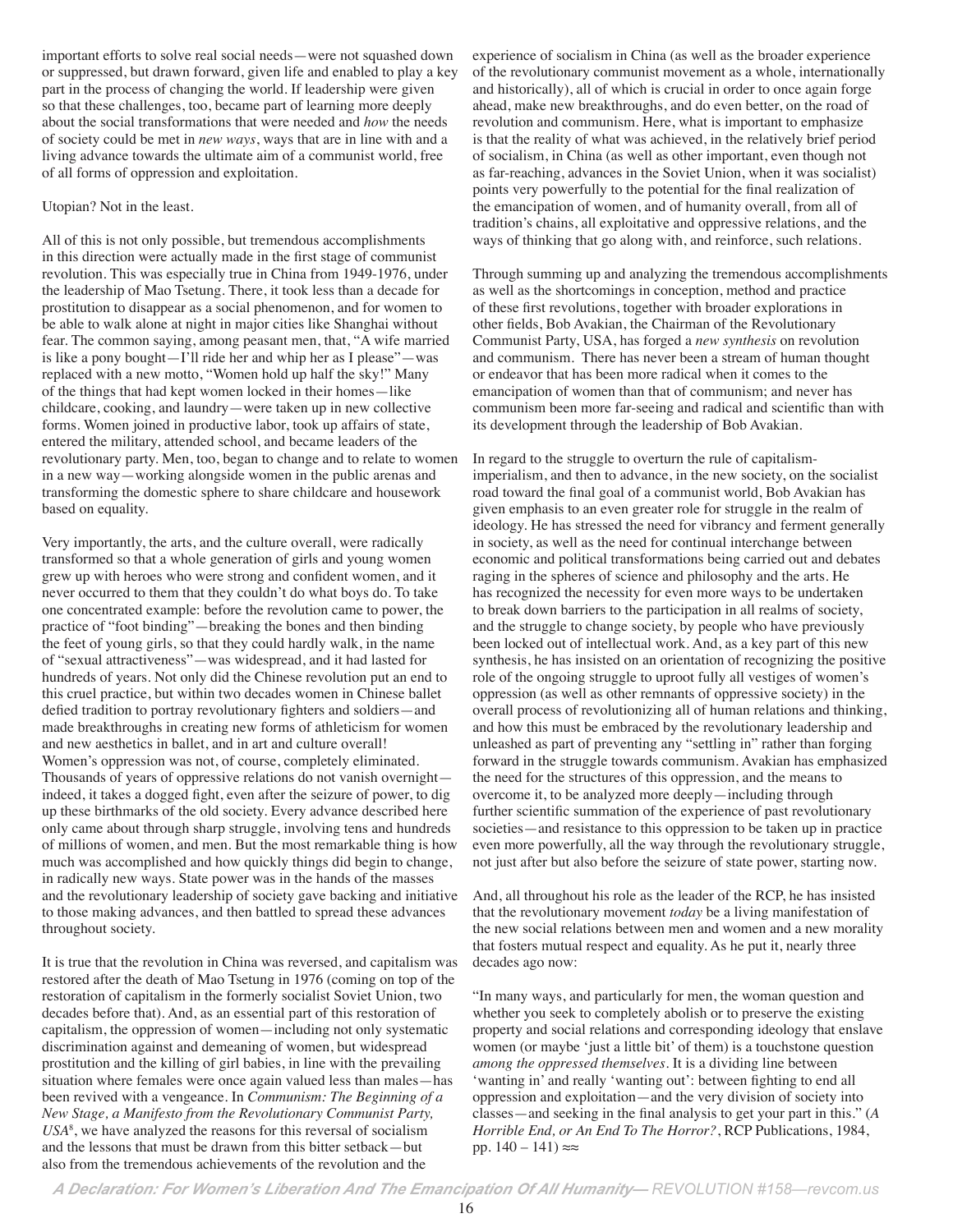# *THIS REVOLUTION IS POSSIBLE. THIS REVOLUTIONARY MOVEMENT IS NEEDED NOW.*

## **A CHALLENGE**

#### **There is an untapped well of anger that burns within women all over the planet.**

Bringing this to the surface, unleashing this fury, and tempering it as a mighty force for an actual revolution...

Taking up the fight for women's liberation as an essential part of the emancipation of humanity as a whole...

Building powerful and uncompromising resistance to every assault on women today...

Modeling a whole different and emancipatory morality, rooted in the goal, and struggle, to uproot all forms of exploitation and oppression…

Digging into and taking up the radical and truly liberating science of communism, which has been advanced by this Party and its leader, Bob Avakian...

#### **All this is the responsibility—and the opportunity— of** *everyone* **who craves a different world.**

We are living in a time of great danger—a time when the lives of women the planet over are under unrelenting assault. We are also living at the first time in human history when it is possible to not only dream but fight to realize a whole new world where all of humanity can flourish; to lift, finally and once and for all, the veil and heavy weight of women's oppression and bring about a liberating new day, for people everywhere.

To quote once again the *Constitution* of our Party:

#### **"There is no greater cause, no greater purpose to which to dedicate our lives."** ≈≈

#### **ENDNOTES**

1. Eric Baculinao, "China grapples with legacy of its 'missing girls,'" MSNBC, September 14, 2004 [back]

2. Jack Hitt, "Pro-Life Nation," New York Times Magazine, April 9, 2006 [back]

3. Roy Walmsley, "World Female Imprisonment List," (King's College London, 2006) [back]

4. "War Against Women: The Use Of Rape As A Weapon In Congo's Civil War," 60 Minutes, August 17, 2008; "Gang Rape, Torture and Enslavement of Muslim Women Charged in ICTY's First Indictment Dealing Specifically With Sexual Offences," ICTY (International Criminal Tribunal for the former Yugoslavia) press release, June 27, 1996 [back]

5. "Stop Violence Against Women Campaign," Amnesty International USA According to "Intimate Homicide Victims by Gender," (U.S. Department of Justice, Bureau of Justice Statistics, 1,181 women in the U.S. were victims of "intimate homicide" in 2005.That works to about three per day. [back]

6. Constitution of the Revolutionary Communist Party, USA, RCP Publications, 2008, p. 3. Available online at revcom.us/Constitution/ constitution.html [back]

7. Afif Sarhan, "Hitmen charge \$100 a victim as Basra honour killings rise," Guardian, November 20, 2008 [back]

8. Communism: The Beginning of a New Stage, a Manifesto from the Revolutionary Communist Party, USA, RCP Publications, 2008. Available online at revcom.us/Manifesto/Manifesto.html [back] ≈≈

*A Declaration: For Women's Liberation And The Emancipation Of All Humanity— REVOLUTION #158—revcom.us*